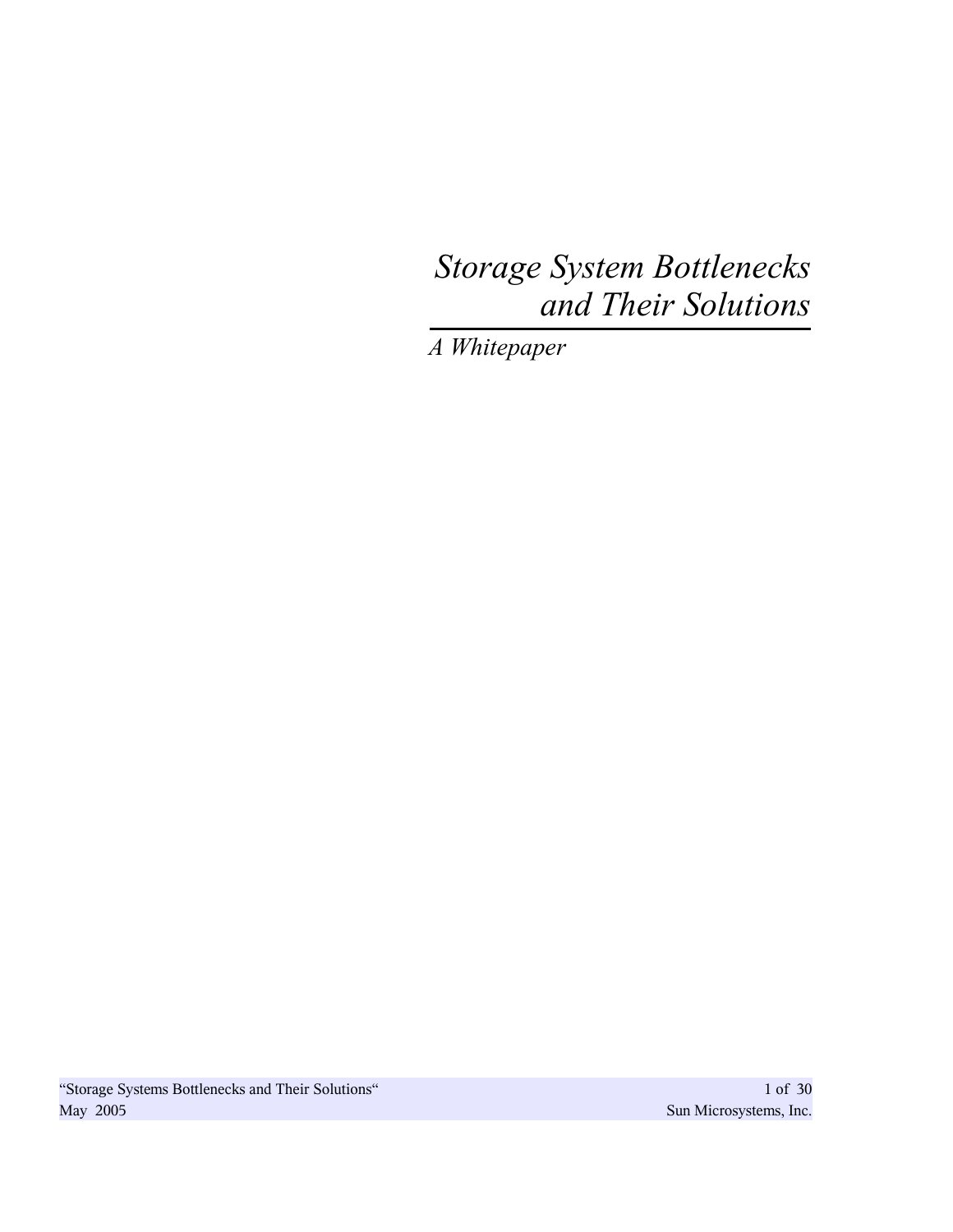

Copyright © 2005 Sun Microsystems, Inc., 4150 Network Circle, Santa Clara, California 95054, U.S.A. All rights reserved.

This distribution may include materials developed by third parties.

Sun, Sun Microsystems, the Sun logo, Java, Solaris, Sun StorEdge, Sun StorEdge™ Workload Analysis Tool and Sun StorEdge™ vdbench are trademarks or registered trademarks of Sun Microsystems, Inc. in the U.S. and other countries.

UNIX is a registered trademark in the U.S. and other countries, exclusively licensed through X/Open Company, Ltd.

Veritas<sup>™</sup> vxbench. Netscape<sup>™</sup> Mail. Oracle©. Sybase©. Microsoft® Windows®. Windows® Tracelog.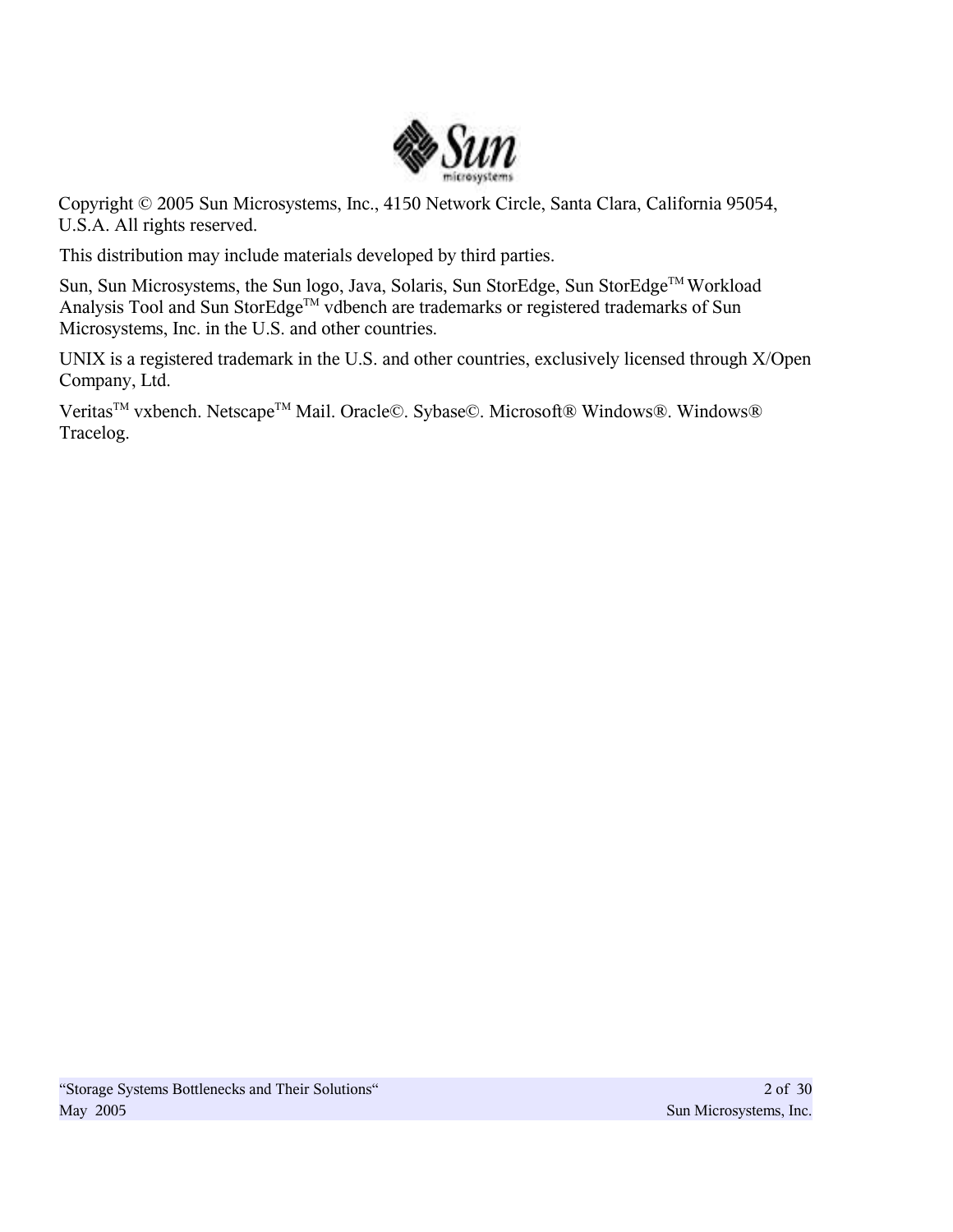# **Table of Contents**

| 1. Scenario $#1$ :                                       |    |
|----------------------------------------------------------|----|
| Understanding Storage System Performance Corner Cases: 8 |    |
|                                                          |    |
|                                                          |    |
| Sun StorEdgeTM Workload Analysis Tool (SWAT)  10         |    |
|                                                          |    |
|                                                          |    |
|                                                          |    |
|                                                          |    |
|                                                          |    |
|                                                          |    |
| 2. Scenario #2:                                          |    |
|                                                          |    |
|                                                          |    |
|                                                          |    |
|                                                          |    |
|                                                          |    |
|                                                          |    |
|                                                          |    |
|                                                          |    |
|                                                          |    |
|                                                          |    |
|                                                          |    |
|                                                          |    |
| Several Host Volume Manager Configuration                |    |
|                                                          |    |
|                                                          |    |
|                                                          | 28 |
|                                                          |    |
|                                                          | 29 |
|                                                          |    |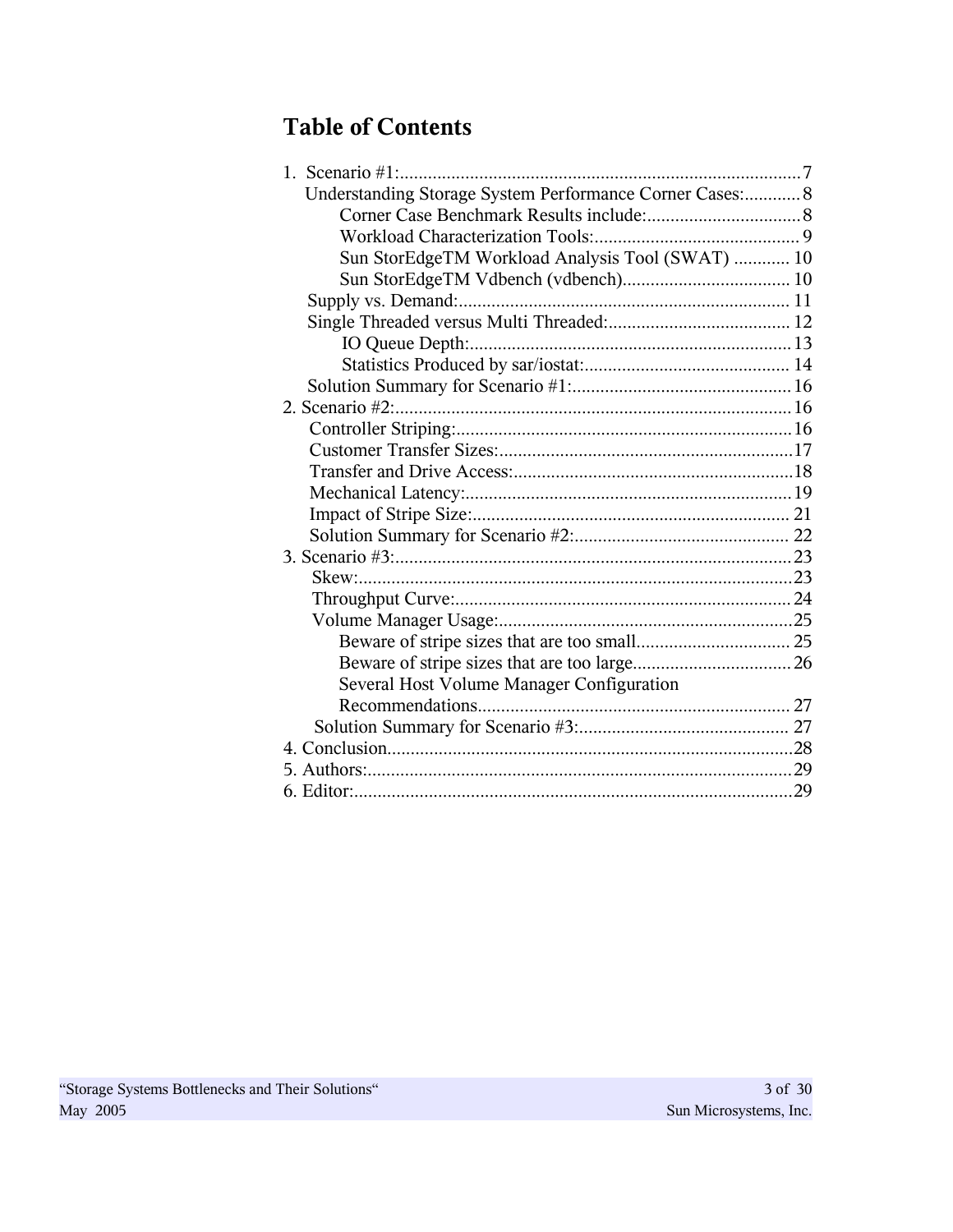# **Introduction:**

In today's demanding and competitive business world, it is critical for Information Technology (IT) departments to obtain optimum end-toend performance from their companies' computing solutions (with end-to-end defined as involving the servers, the storage, and the applications in between). To achieve optimal performance, it is essential to configure each computing resource in the end-to-end solution to perform optimally to meet application workload needs and specific business performance requirements. To accomplish this, however, they must first understand one of the most critical pieces of the end-to-end computing solution puzzle: the storage system.

There are many storage vendors today, each offering a wide range of storage system options. This includes Data Center storage systems, Mid-Range storage, Workgroup Storage, NAS and Backup, (tape and software.) Though there are many choices available, this paper focuses on disk-based storage systems.

As noted earlier, storage system performance is a crucial piece of the IT solution, for it typically has a significant impact on the overall performance. Consequently, the specific purpose of this paper is to educate the reader concerning typical storage system performance criteria (e.g., input and output (I/O) rate, response time, and data rate) determined by the storage system workload. Additionally, it will discuss how to resolve storage system bottlenecks. A bottleneck is any limiting factor or component in the storage system which negatively impacts its performance; i.e., a storage system will only perform as fast as its slowest component.

Diminishing storage system bottlenecks should help improve storage system performance, which can assist in meeting, and hopefully exceeding, overall business performance requirements.

# **This paper includes the following topics:**

- An overview of key components of a typical storage system (controller, cache, drive, connectivity, Host Bus Adaptor, pathing software, volume manager, etc.) and their roles in determining storage system performance.
- The impact of four major factors that limit storage system performance: queue depth, skew, cache hit rate, and workload.
- Actual deployment examples and their associated data.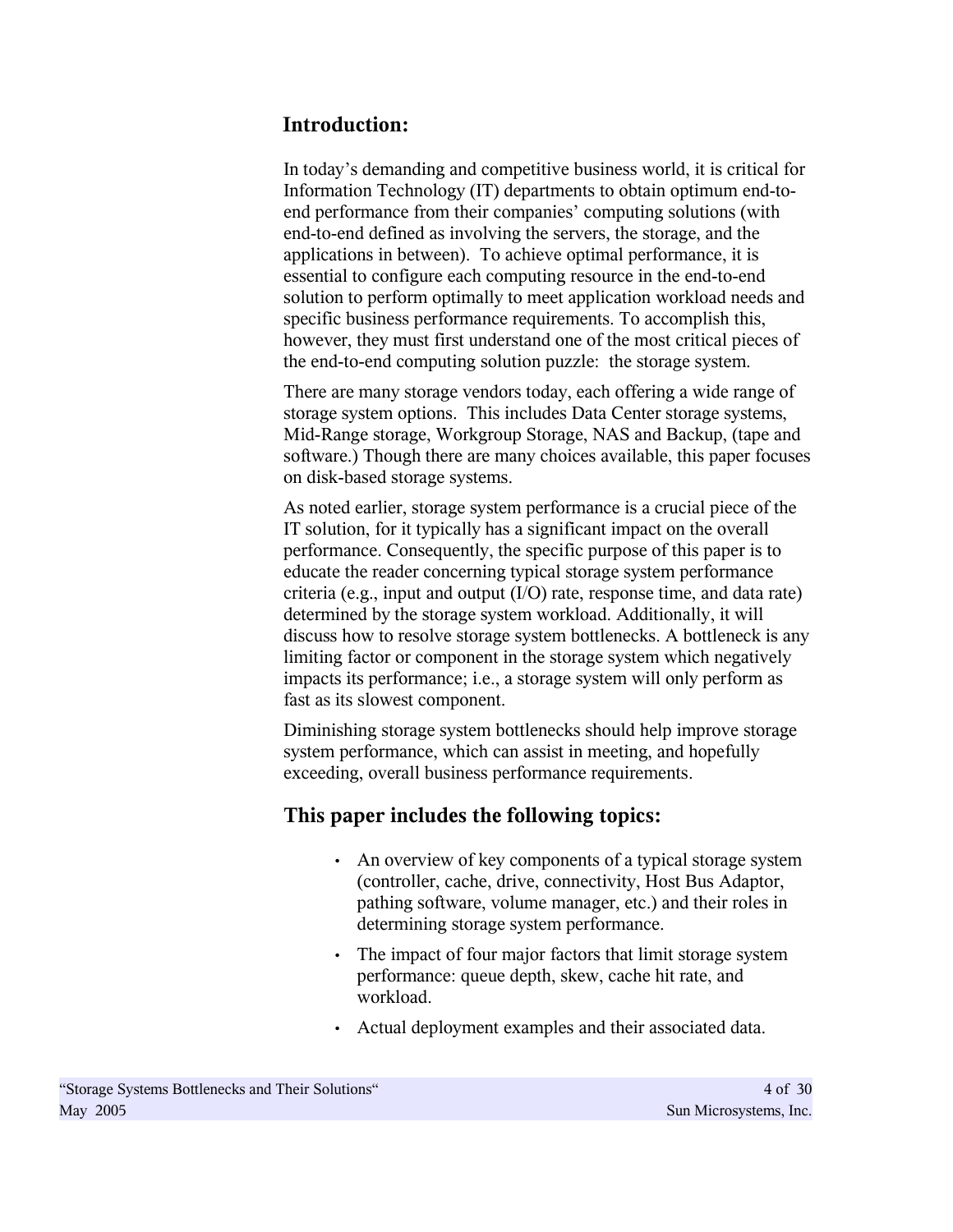- Various tools available to characterize workload (read/write ratio, block size, random vs. sequential) and performance against workload for particular storage system configurations.
- Approaches to resolving common storage performance problems.

Typical Storage System:



*Illustration 1 Typical Storage System*

A typical storage system is not just a set of disk drives – it is a hierarchical layering of software and hardware as depicted in Illustration 1 above.

The hierarchy starts at the server (hardware) level where the applications (software) reside. Applications must access data, and have a multitude of ways of doing so, which is enabled by the elements in the server Operating System (OS). These elements typically consist of a file system and/or raw device files.

A file system is a physical partition on a disk drive, which is created by an OS command. It includes metadata which the OS uses to identify where to write files and other important file information - specifically, inodes, blocks, and super blocks. An additional benefit of a file system is that it contains a file system cache that helps speed up access to data, as the cache is employed to access frequently used data, thus bypassing the slower physical disk drive.

A raw device file is a physical partition on the disk drive that has no file system. However, the data on a raw device cannot be viewed or accessed by users as can be done with a file system. A raw device file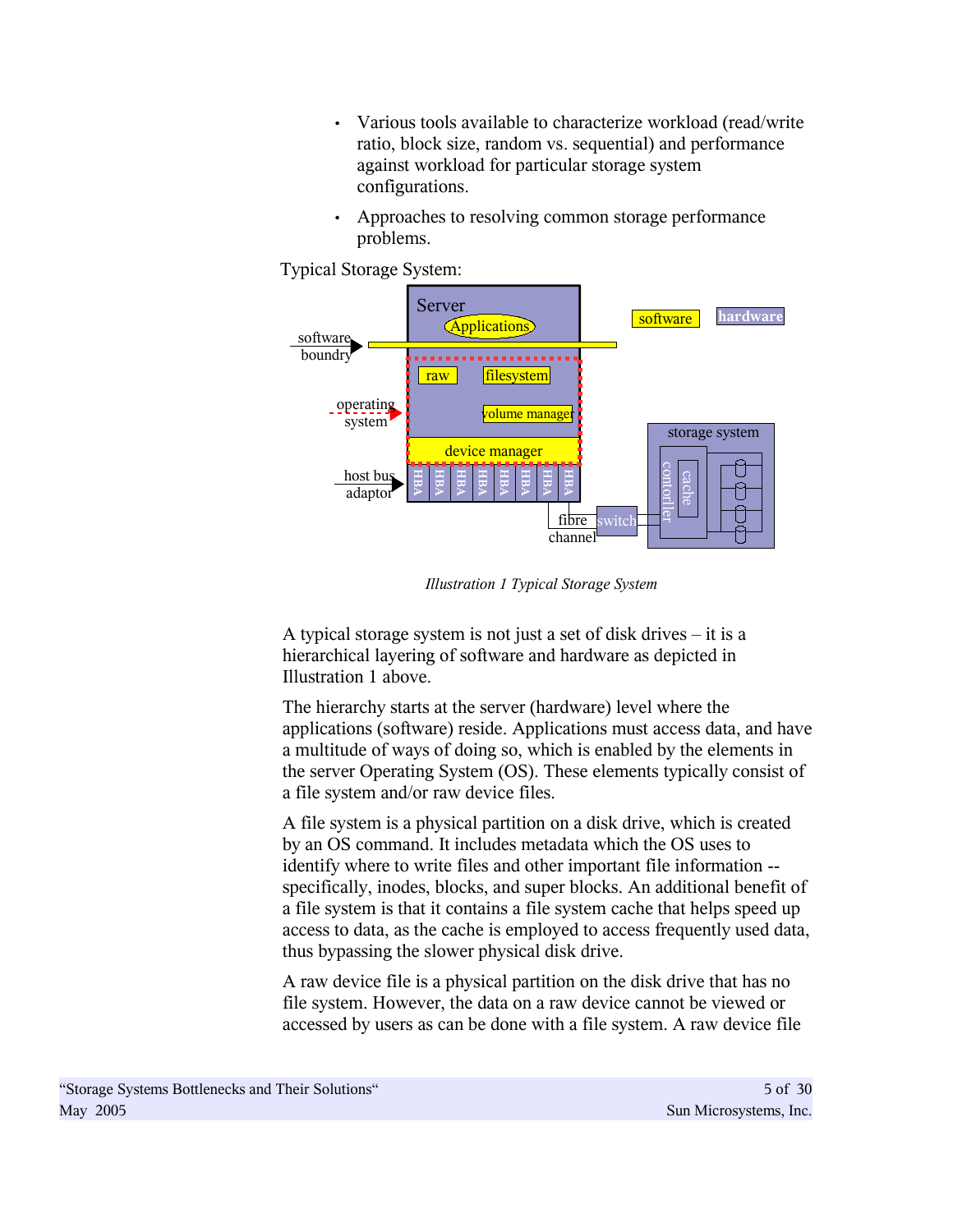is most commonly implemented to improve I/O performance and generally used by databases such as Oracle $^\copyright$  and Sybase $^\copyright$ .

Files systems can become very large, and the best way to manage them is to implement a volume manager. A volume manager is an application that manages disks by combining disk sectors into "pools" of storage space typically referred to as volumes. These volumes can then be subdivided and/or combined into RAID (Redundant Array of Inexpensive Disks) sets for redundancy and performance. Additionally, the volume manager is typically utilized to help spread the data across many devices, which again, increases performance and redundancy.

No matter whether the application is using a file system or a raw device file, it must use an interpreter to access the storage system. This interpreter is called a device driver, which is a small program that controls a device and acts as a translator for programs that use a physical device. For a storage system, this device is called a Host Bus Adaptor (HBA). The HBA translates and transmits the I/O request from the application to the storage controller via a connection, which today is most commonly a combination of fibre channel interconnect and storage switch. The fibre interconnects and storage switch are the conduit used to move the I/O from the server to the storage. However, these are not discussed at length in this paper.

The storage controller resides inside the storage array and consists of a mixture of hardware (e.g. storage cache, cpu) and software, (RAID software, RAID algorithms). The controller is the interface into the actual physical disk drives. The controller contains a storage system cache, which is composed basically of memory chips that enable the storage system to access frequently used data directly from memory rather than from the slower mechanical disk drives.

These are the basic components, both hardware and software, that make up a typical storage system. The combined configuration of these hierarchical components can have a significant impact on the performance of the workload as it demands I/O from the storage controller, as this paper will discuss.

# **Typical Storage Performance Terminology:**

• **Storage performance:** The amount of work completed per unit of time, which refers to the number of I/O requests (work) completed by the storage system per second. There are two measurements typically used to define the performance of a storage system: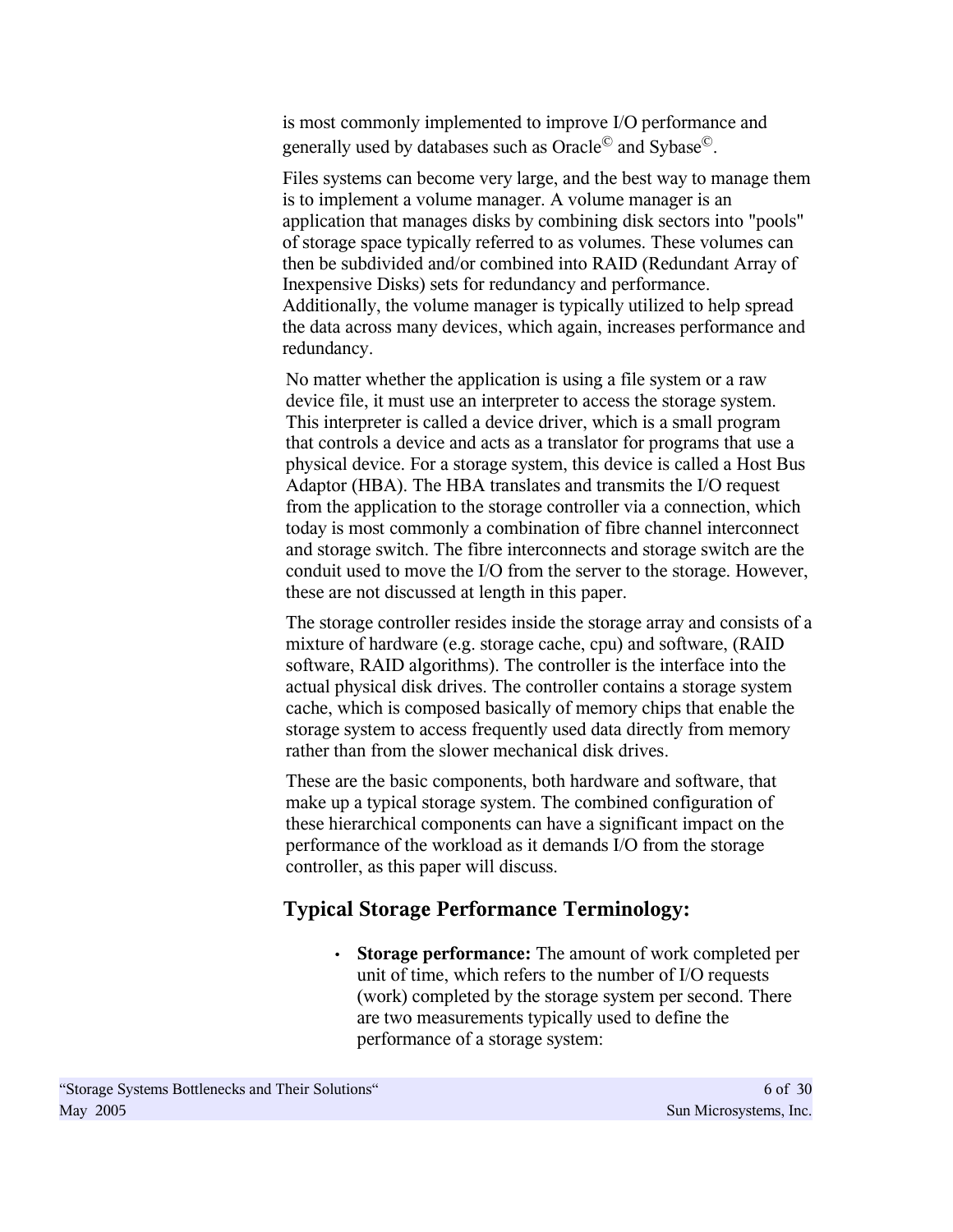- **Throughput:** The volume of requests that can be processed by the storage system per unit of time. For storage performance, this is usually measured in megabytes per second or MB/sec. Throughput can be described as how effectively the storage controller is able to supply the application with a lot of data. Generally, batch jobs and scientific applications such as seismic evaluation are most affected by throughput.
- **Response Time:** The number of I/Os processed per second by the storage system, (number of IOPS) is another metric used to define the performance of a storage system. This describes how efficiently the storage controller processes transactions. Generally, on-line transaction types of applications are most concerned with IOPS.
- **Workload:** The specific I/O sequence of reads and writes, cache hits and misses, and sequential or random activity that an application demands of a storage system.
- **Seek:** The initial operation a disk performs to place the read head on the right track of a disk drive.
- **Latency:** The secondary operation that occurs after the "seek", which is the time it takes for the data to reach the read/write head of a disk drive.
- **Transfer time:** The time it takes for data to be read from or written to the host after seek and latency.
- **Disk Drive Service Time:** The sum of seek + latency + transfer time.

Given this base of knowledge concerning a storage system, the next step is to find and resolve three typical storage performance issues experienced in the IT industry.

# **Typical Problems:**

This paper discusses three typical poor storage performance scenarios found in today's IT industry. Real and lab data have been used to analyze these issues and demonstrate the steps to resolve them.

# **1. Scenario #1:**

A company (for purposes of this paper will be called "Fast Growing, Inc.,") invented a great new product, which customers were buying at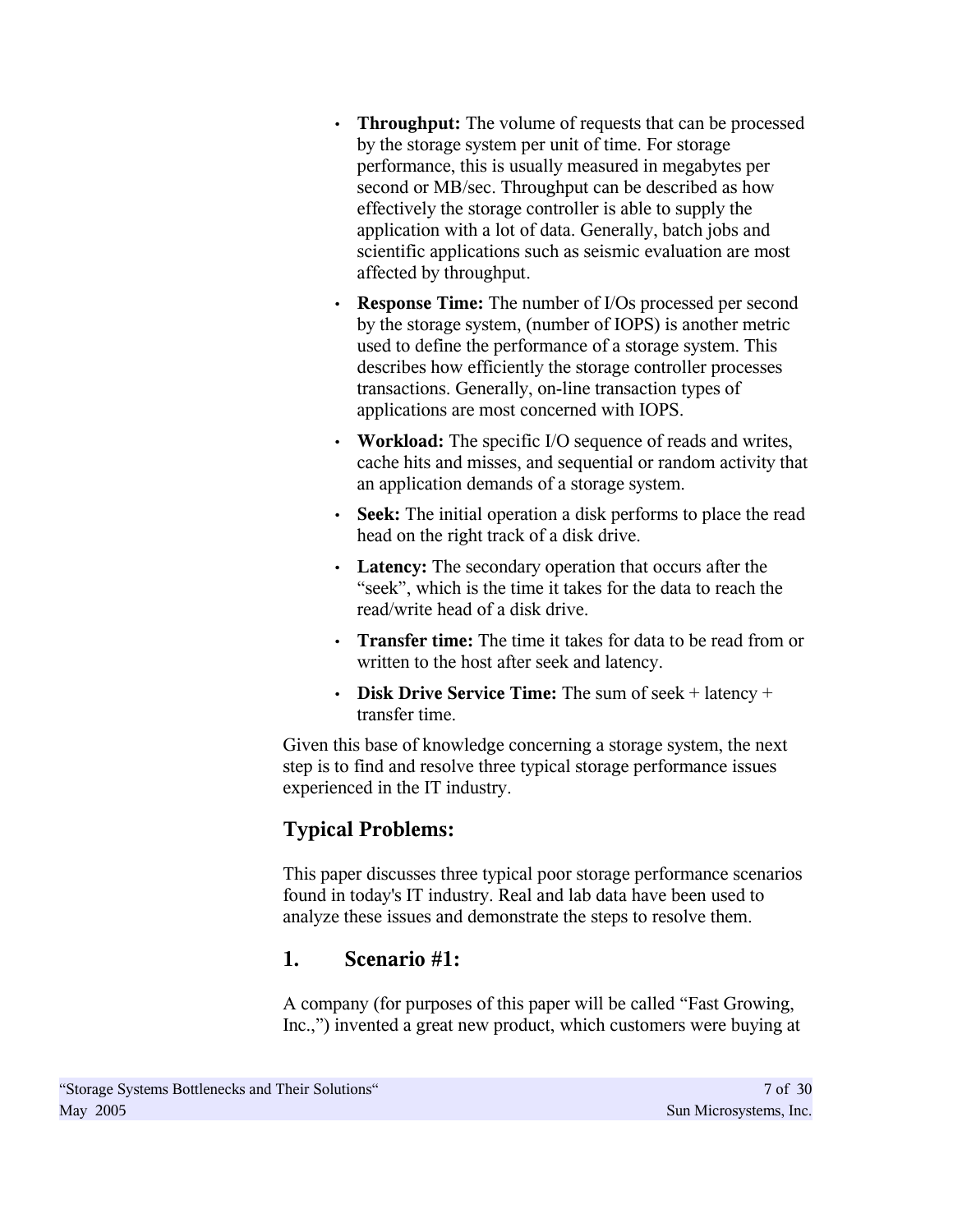an extraordinary rate. This overwhelming increase in demand for their product caused their storage and CPU requirements to increase exceedingly fast. Overnight, computing requirements had gone from a small four processor server with a small storage solution of JBODs, (Just-a-Bunch-Of-Disks with no controller or storage cache), to requiring at least 30 processors with racks and racks of storage with hardware controllers to manage the large I/O demand.

The IT department responded by purchasing a new server and a large amount of storage. Based on the performance numbers published by the storage vendor, they assumed that application performance was going to increase significantly in the new configuration.

When they received the new storage, they ran their standard benchmarks using the UNIX command "dd," or "disk to disk copy," to show the IT Vice President how efficiently the new storage system was going to perform. Much to their dismay, the storage system did not perform even close to what the vendor's published numbers had promised and the server was reporting that the storage was 100% busy!

#### **Understanding Storage System Performance Corner Cases:**

Fast Growing, Inc.'s system administrators did not understand what the storage vendor's published performance numbers truly represent. Storage vendors typically publish the best possible performance numbers for their storage systems. This means that the vendors benchmarks access data that primarily (or) only resides in the storage system cache; i.e., the I/O requests never actually need to access the slower mechanical disk drive. This can be described as a Corner Case for storage performance benchmarks. It does not represent real world application performance, but instead represents the potential pure cache and pure disk performance capabilities of a storage system.

In some situations a customer may need to understand the pure performance or raw performance capabilities of a storage system as portrayed by the Corner Case performance numbers. For example, a customer's workload may require that the storage system has a very fast cache algorithm, such as OLTP-type applications, or the workload may require very fast disk drives, as is the case with data streaming applications.

Corner Case Benchmarks, as depicted in Illustration 2 below, demonstrate the pure cache and pure disk performance capabilities.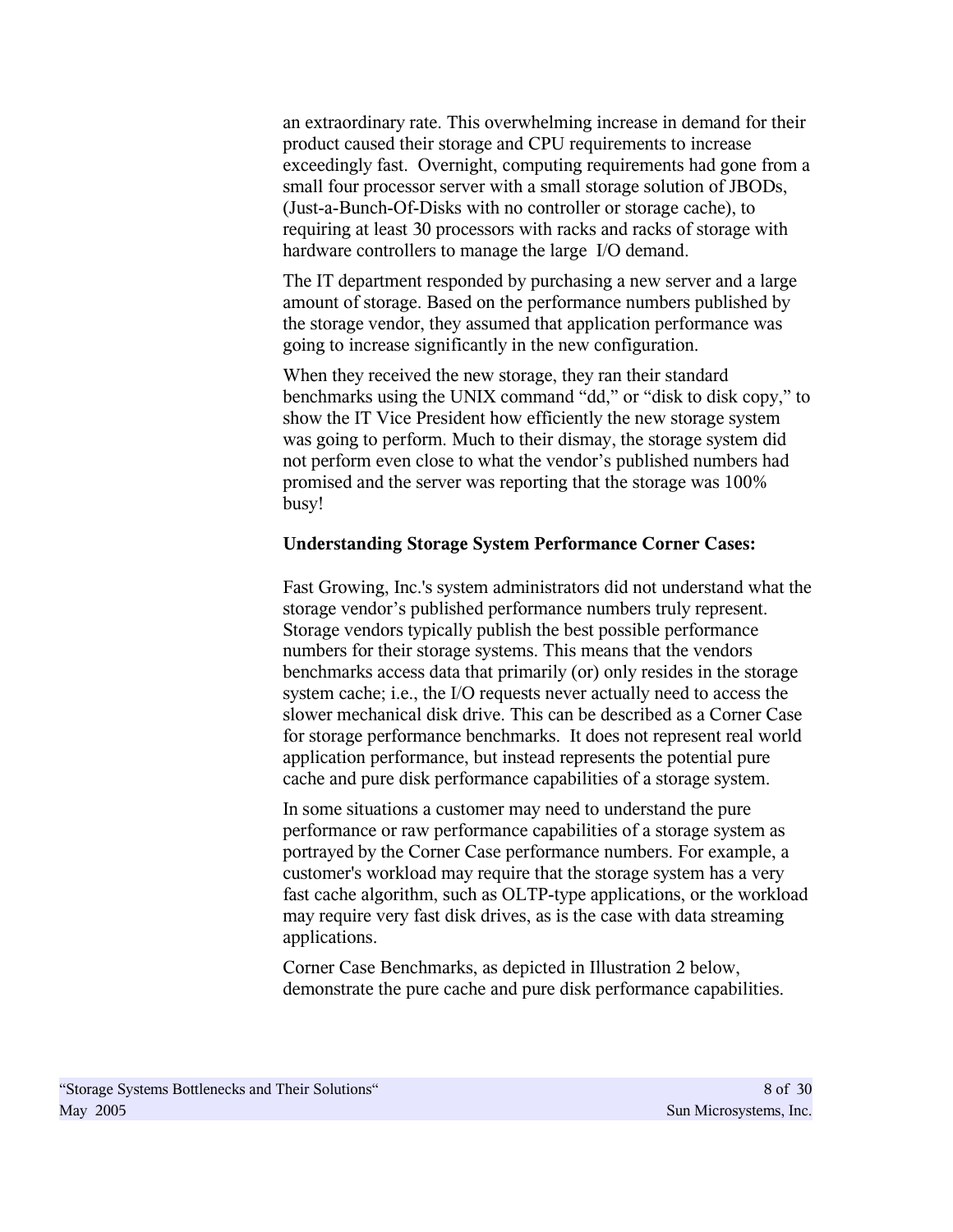

# • **Corner Case Benchmark Results include:**

# • *Cache Performance:*

The cache performance of a storage system is demonstrated by having all read and write I/O activity come from the storage controller cache; i.e., no slow mechanical disk drives are involved, which is represented as 100% Read Hit in Illustration 2 above. This demonstrates the fastest and somewhat unrealistic performance that can be expected of the storage system.

# • *Disk Performance:*

The disk performance of a storage system is demonstrated by having all read and write activity come from the slower mechanical disk drives; i.e., no storage controller cache is involved, which is represented as 100% Write or Read Miss in Illustration 2 abve. This demonstrates the slowest but uncommon performance that can be expected of the storage system.

# • *Combination Performance:*

Combination performance of a storage system is a combination of both cache and disk performance as described in the previous two paragraphs. This is the case for scenario number 1. Fast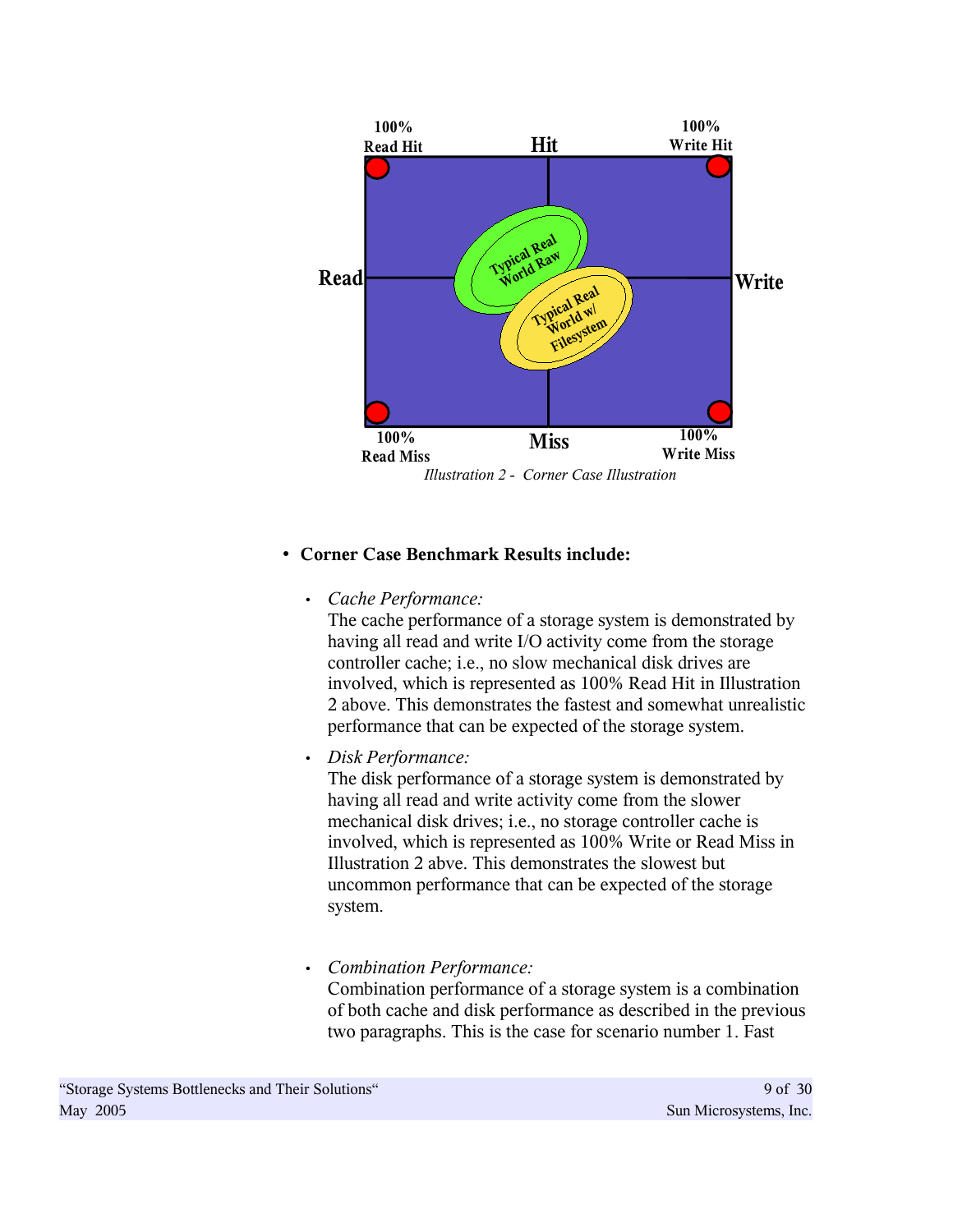Growing, Inc.'s application required access to both the disks and the cache. Therefore, relying on the vendor's published performance numbers can be - and most always is – misleading when compared to real application behavior.

Though the Corner Case Benchmark numbers represent pure cache and disk performance, it is quite uncommon that a real world application would perform at the same level as these numbers suggest; thus, it is important to use the storage vendor's published performance numbers as a guide to the vendor's storage systems' true performance.

# • **Workload Characterization Tools:**

It is always an excellent and recommended strategy to truly understand the workload of the application(s) that will be using the new storage, and it is also extraordinarily import to understand workloads in current environments. This can assist the implementation of changes to improve current IT solution performance, as well as the configuration of new storage solutions.

Sun offers several powerful tools - for free - that can assist system administrators in understanding workloads in their current environments. By understanding their workloads, they will be able to incorporate the appropriate configuration changes to do the following:

- Improve current solution performance, by understanding if the workload is using only a portion of the configuration, (skewed or unbalanced) versus using all components evenly (balanced).
- Determine the source of potential performance issue(s).
- Plan upgrades to new systems based on knowledgeable configuration choices.
- Characterize storage workloads.

# • **Sun StorEdgeTM Workload Analysis Tool (SWAT)**

SWAT is a graphical user interface (GUI) JAVA application that collects, processes, and reports storage performance information about disk I/O workloads. In the Solaris operating system, the tool uses the Solaris trace normal form (TNF) utility. In the Microsoft Windows operating system, the tool uses the Tracelog utility. The information can be displayed at a variety of detail levels via many different graphs and charts to identify reoccurring performance problems. In the Solaris operating environment, the tool can also capture iostat/kstat level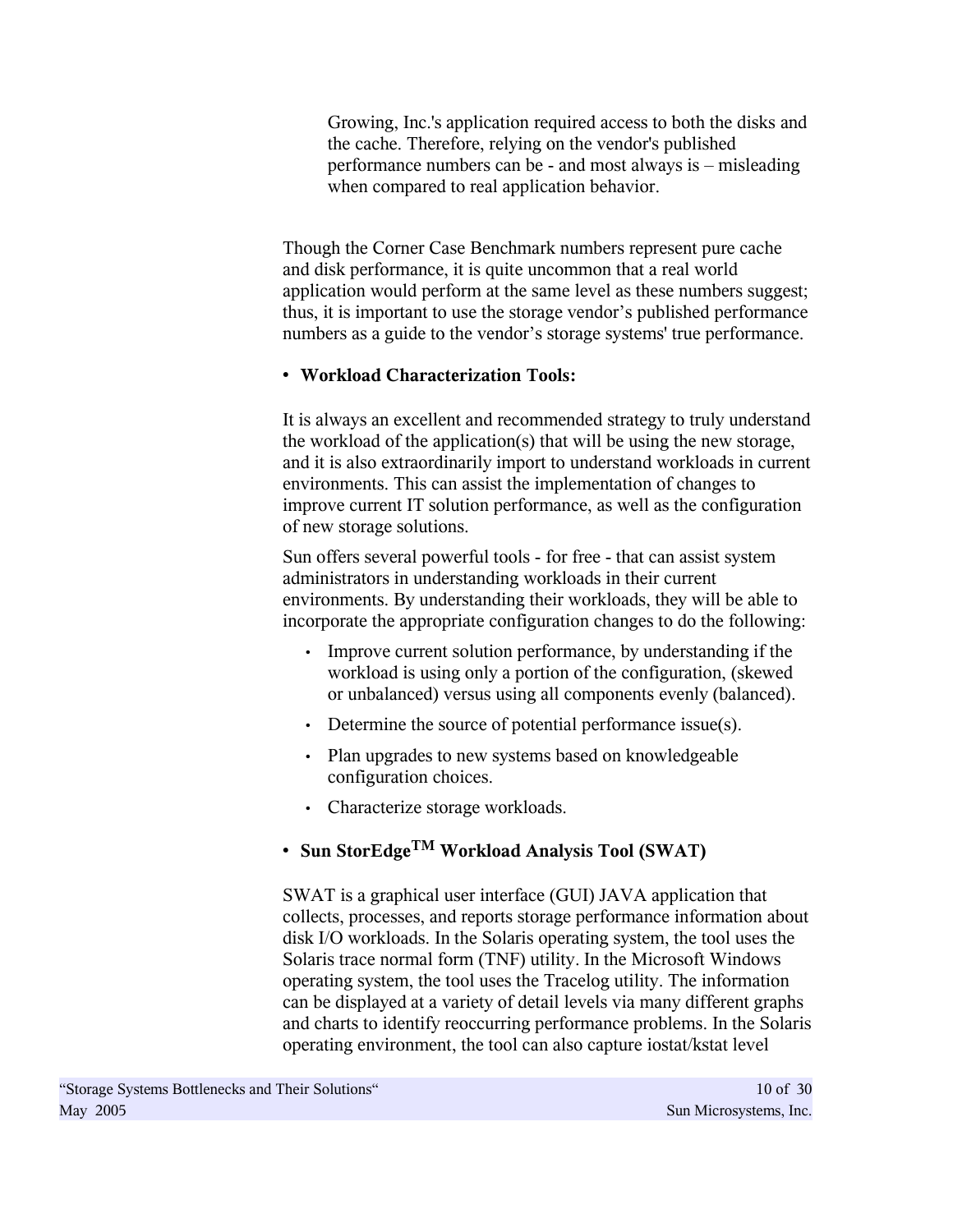storage performance data that can be used for a less detailed analysis than what can be obtained from I/O trace data. The information gathered is stored on the system where the data has been gathered.

This data, which includes transfer sizes, queue depths, cache hit rates, and skew across devices, helps administrators understand the behavior of the storage system workload(s). In turn, this provides valuable insight to how to best configure the storage system to meet the demands of the workload.

# • **Sun StorEdgeTM Vdbench (vdbench)**

Sun StorEdge™ vdbench, I/O driver, is a command line, Java-based, synthetic I/O driver that is portable across multiple platforms, and which can be used to replicate and approximate workload performance and throughput. vdbench replaces tools such as Veritas<sup>TM</sup> vxbench.

Vdbench can be used to:

- Validate software package installation and verify connections by generating I/O through those connections.
- Benchmark by varying variables in a workload.
- Play back a real customer workload captured using SWAT.
- Validate performance and throughput capabilities of a storage system in question.

Vdbench can control many aspects of a workload. The following is a sampling of options:

- I/O rate can be set to MAX, exponential, or fixed inter-arrival time.
- Percent read can control workload read to write ratio.
- Transfer size can be fixed or varied.
- Queue depth controls the number of active threads for a given workload.
- Percent read hit controls the number of reads taken from the storage system's controller cache versus the slower mechanical disk drives.
- Percent write hit controls the number of writes that overwrite previous writes in the storage system's controller cache, versus writing to the slower mechanical disk drives.
- Percent random determines the percentage of I/O requests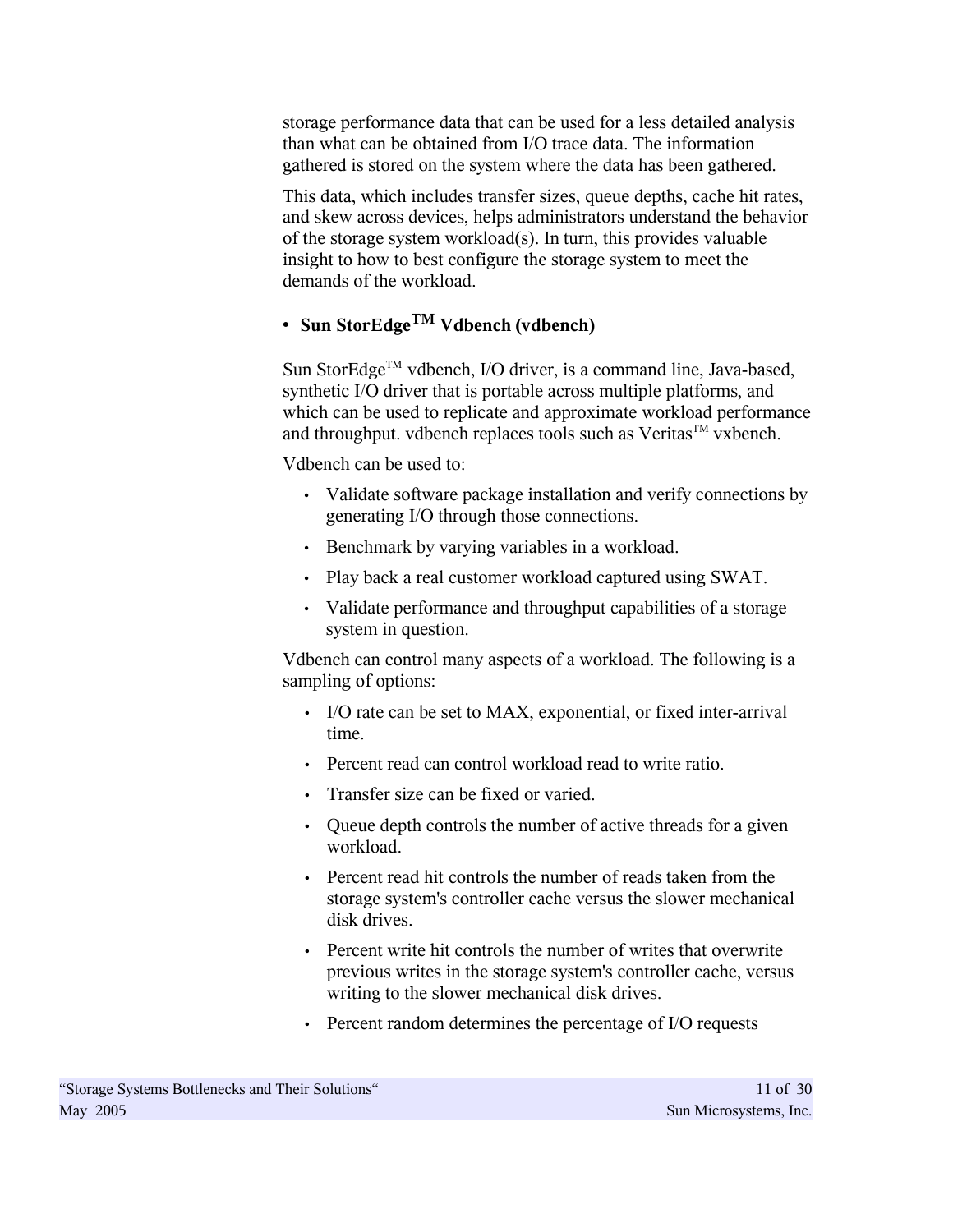involving mechanical disk overheads known as "seek" and "latency", and which therefore significantly system performance.

As mentioned previously, vdbench can "replay" a customer workload which has been previously captured using SWAT. Another benefit of vdbench is its ability to provide real-time feedback during benchmark execution. This enables the system under test to provide immediate benchmark progress. Vdbench displays the following information:

- I/O rate
- Response time
- Data rate
- Read-to-write ratio
- Maximum service time
- Service time standard deviation

Finally, vdbench provides other valuable data as text and HTML files which may be easily imported into spreadsheet packages, allowing graphing of virtually any parameter versus any other parameter. This permits further analysis and facilitates the sharing of performance information with others.

# **Supply vs. Demand:**

Simply put, a storage system will usually supply the number of IOPS demanded of it. If only one I/O is requested of a storage system it will supply only one, even if it is capable of much more. It is impossible for a storage system to supply large amounts of data if a high demand for I/O was never requested of it.

The test situation in Scenario 1, as described previously, did not demonstrate the new storage system's true potential because the demand for I/O was not very high. This was because the UNIX command 'dd' is single threaded; specifically, it asks for only one I/O at a time, defined as synchronous I/O. Given that 'dd' only requests one I/O at a time, the storage system will only supply one I/O at a time, even though it has the ability to supply much more.

# **Single Threaded versus Multi Threaded:**

As mentioned above, the UNIX command, 'dd', is a single threaded application because it only requests one I/O at a time. A way to increase the demand for I/O of a storage system is to demand multiple I/Os from it simultaneously; this is commonly referred to as multi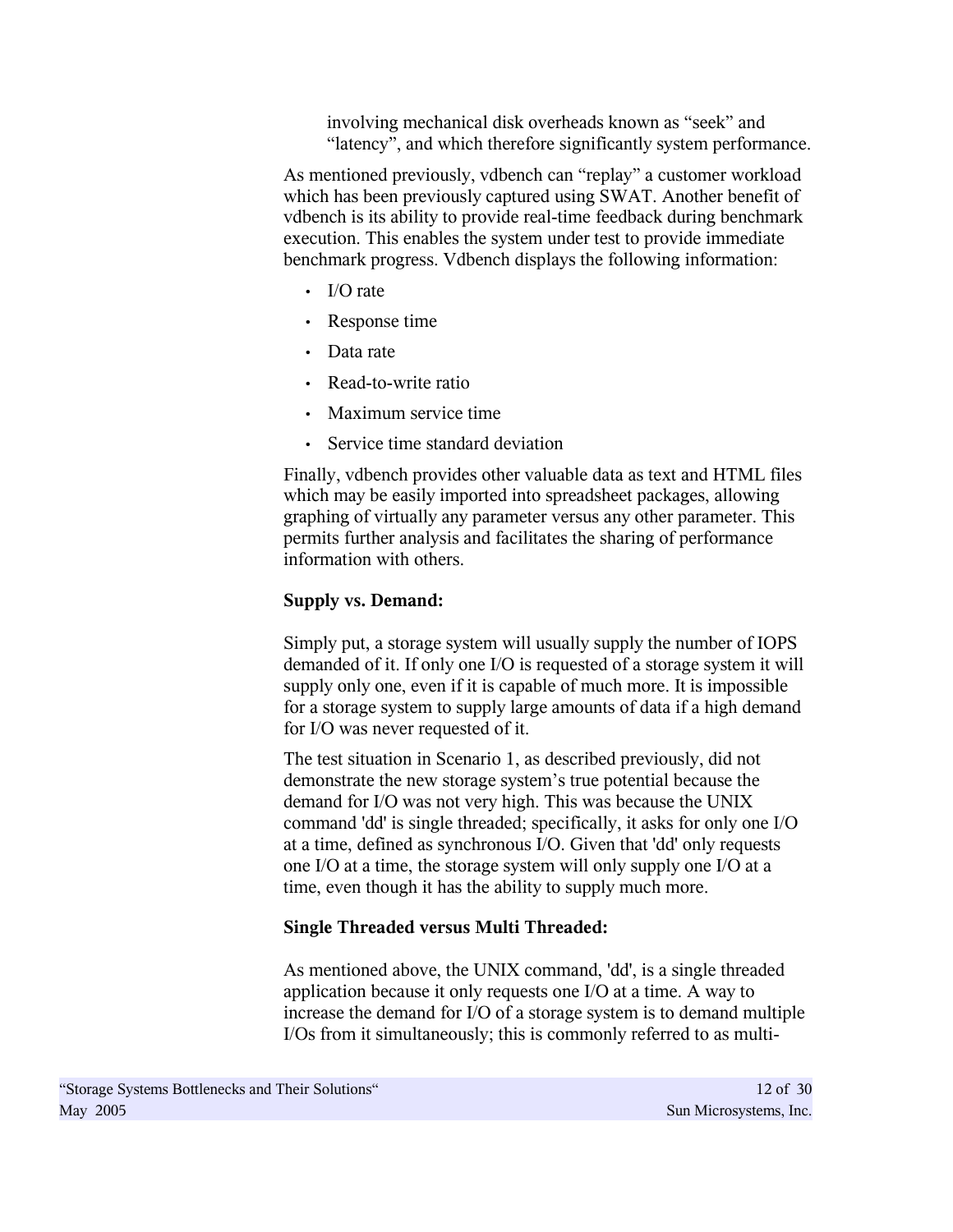threading.

Multithreading enables the storage system to perform many I/Os simultaneously. As such, the storage system is allowed to supply more I/Os to the server, thus increasing its overall performance.

Illustration 3 below shows a theoretical example of an application requesting 8 chunks of data in single threaded format, versus requesting 8 chunks of data in multithreaded format. Single threaded theoretically takes 8 ms to complete the request, while the multithreaded request theoretically might only 1 ms to complete.



*Illustration 3 Single Threaded vs. Multi-Threaded*

To prove this theory and truly demonstrate the effects of multithreading I/O requests, an experiment was run using Sun's I/O generator tool, the Sun StorEdge<sup>TM</sup> vdbench and a Sun StorEdge<sup>TM</sup> 3510 (SE3510) with a 6 drive LUN configuration. There were several simple benchmarks run, starting with demanding only a single thread, (I/O), of the storage system. This was subsequently increased to 8 threads, and finally to 16 threads. As shown in Illustration 4 below, requesting a single thread produced 146 IOPs, at 8 threads it produced 707 IOPs, and at 16 threads it produced 967 IOPs – a 562% performance improvement! This demonstrates that increasing the thread count, within reason, can dramatically improve storage system performance.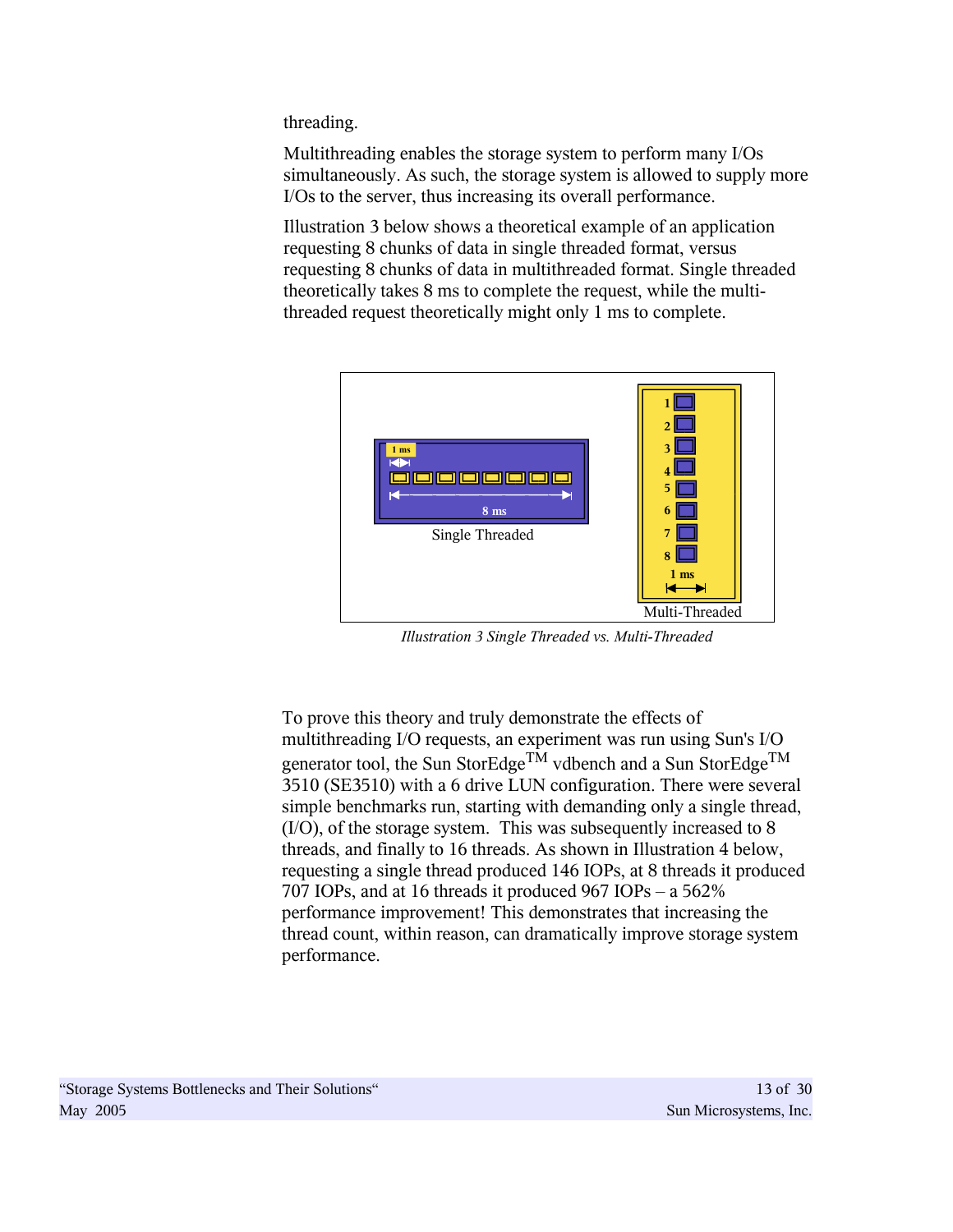

**NOTE**: Though this experiment only requested a maximum of 16 threads, producing 967 IOPs, the SE3510 is capable of much more! *Illustration 4 Response Time vs Thread Count*

# • **IO Queue Depth:**

If the application such as 'dd' is single threaded, the end-to-end system response time determines the volume of I/Os that are processed by the storage system per unit of time. While in the case of scenario #1, above, the performance of the storage system using the 'dd' command was an accurate picture for a single threaded application, it does not reflect the true throughput potential of the new storage system.

One of the ways that a host's demand for I/Os can be limited is the length of its I/O queue depth, where queue depth is the number of I/O requests waiting to be completed (also known as outstanding I/Os). There can be a significant increase in overall storage performance with a higher queue depth as opposed to zero queue depth. This is due to a storage system's ability to "hide" queued I/O activity from the application. The application in this case does not have to wait for each I/O to complete before continuing on with its next operation.

Further, if server I/O activity is single threaded like 'dd', then performance is gated by each individual I/O request, which typically has a response time of 1 ms; thus, the storage system will only produce 1000 I/Os per second.

To truly exercise a storage system to its potential, a much more robust I/O generator tool should be used instead of 'dd'. As discussed above, the Sun StorEdge<sup>TM</sup> vdbench tool is an I/O generation tool which has many options and can be programmed to drive a storage system with almost endless variations and load combinations.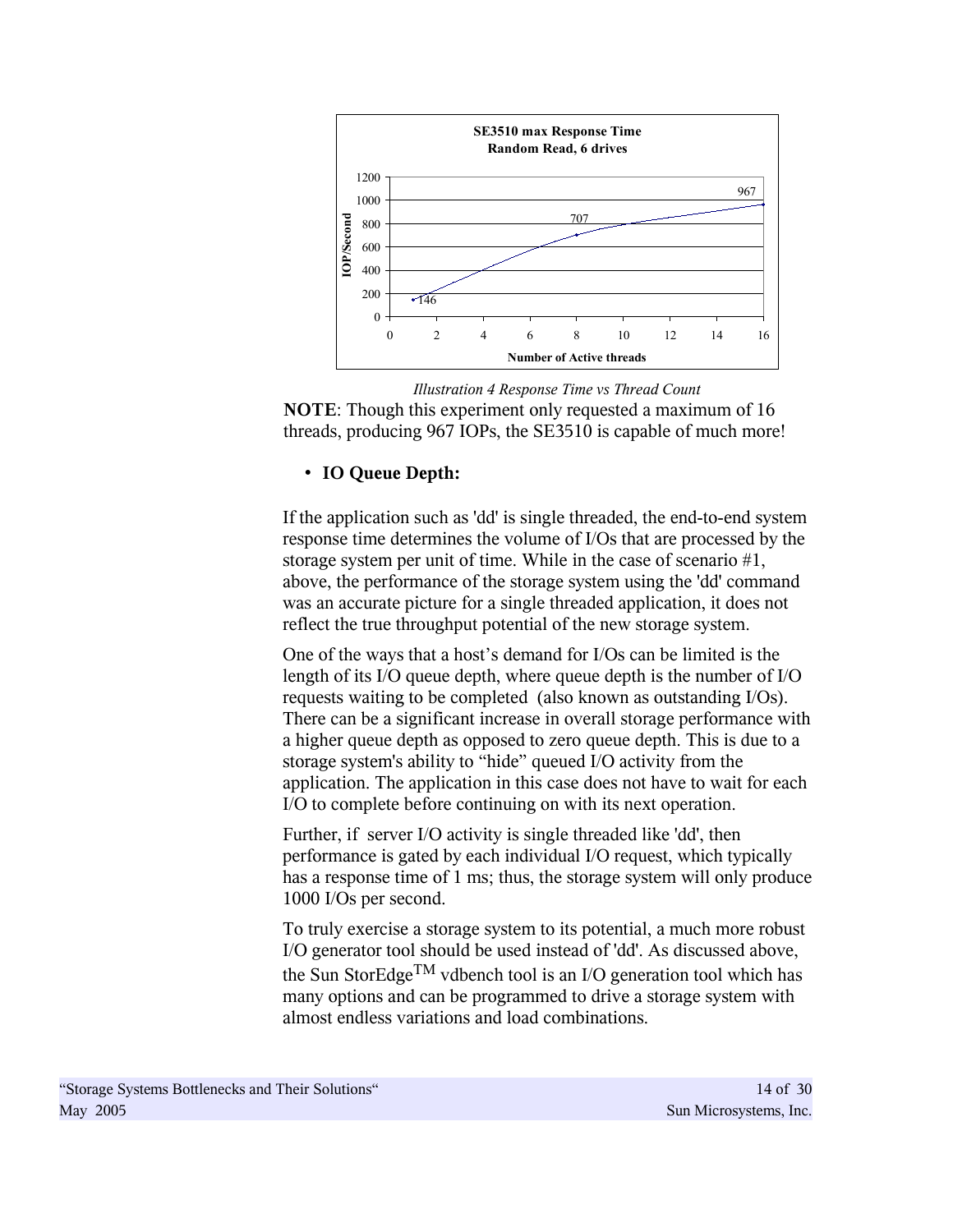An application such as database redo logs is an excellent example where response time is VERY important. In this case, the entire application is gated by the redo log or that one I/O because the database application must wait for a response back from this I/O before it may proceed with its next operation.

#### • **Statistics Produced by sar/iostat:**

Another unfortunate choice of Fast Growing, Inc.'s system administrators was their use of the UNIX reporting commands sar and iostat to assess the performance of their new storage system.

The sar command was likely created when storage systems were directly connected to servers, with no volume management involved. It was quite a useful tool at that time to show the performance of a specific disk. However, with the inclusion of volume managers, current configurations may consist of multiple disks and controllers, as well as multiple storage systems. The unfortunate aspect of using sar is that it reports the activity of a *logical* storage unit (LUN) from the server's perspective, rather than according to the actual *physical* layout.

In scenario 1, sar reported that the storage system was 100% busy while running the 'dd' command. As shown in Illustration 5 below, sar was reporting the behavior of only one drive, not the entire LUN which consisted of 8 drives. As 'dd' requested its I/O, the disk that stored that data

responded as it should, but since sar was reporting the behavior of 8 disk drives, it appeared to the system administrators that 8 drives together could not even handle the one I/O that was requested. The truth of the matter here is that of the 8 drives, only 1 was busy, thus the storage system was actually only 12.5% busy – not 100% busy; in other words, the storage system was only showing 1/8th of its true potential. These system administrators required a much more detailed reporting tool to view the true behavior of their system.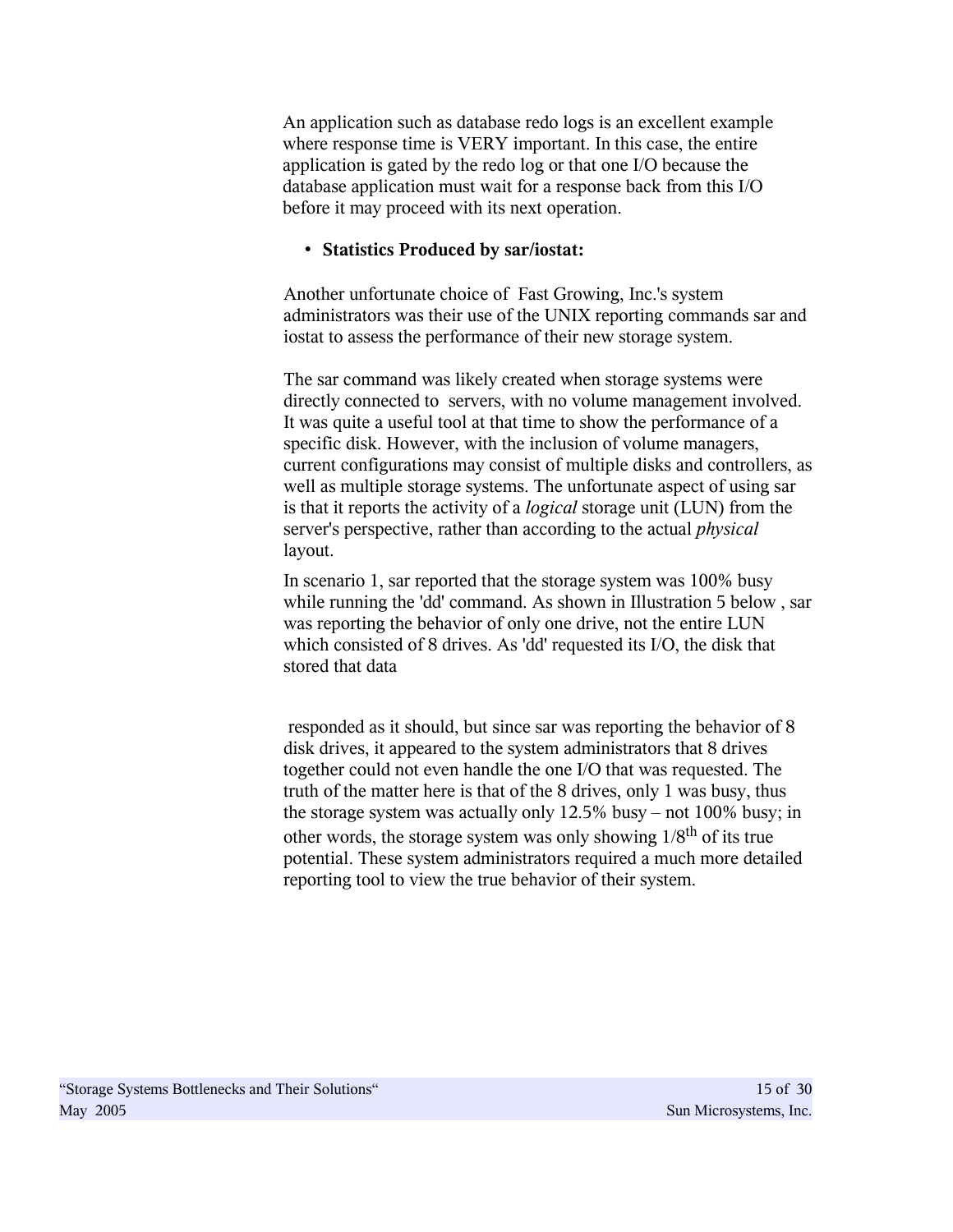

*Illustration 5 As 'sar' sees it!*

When a detailed level of analysis and display of data is required of a storage system, it is highly recommended to use Sun's StorEdge<sup>TM</sup> Workload Analysis Tool (SWAT) rather than the UNIX command 'sar'. SWAT has the ability, among *many* others, to display pie charts of controller activity as show in Illustration 6 below.

It is clear from this pie chart that though there are three controllers available, one controller is handling 59% of the workload! The other two are handling the remaining 41%. Thus, this scenario cannot demonstrate the full potential of this particular storage system.

# **Solution Summary for Scenario #1:**

Had the Fast Growing, Inc. system administrators significantly increased the number of I/O requests to their new storage system using a more robust I/O generating tool such as Sun's vdbench, they would have observed considerably superior performance from their new storage system.

# **2. Scenario #2:**

A large university was in the midst of upgrading its storage system to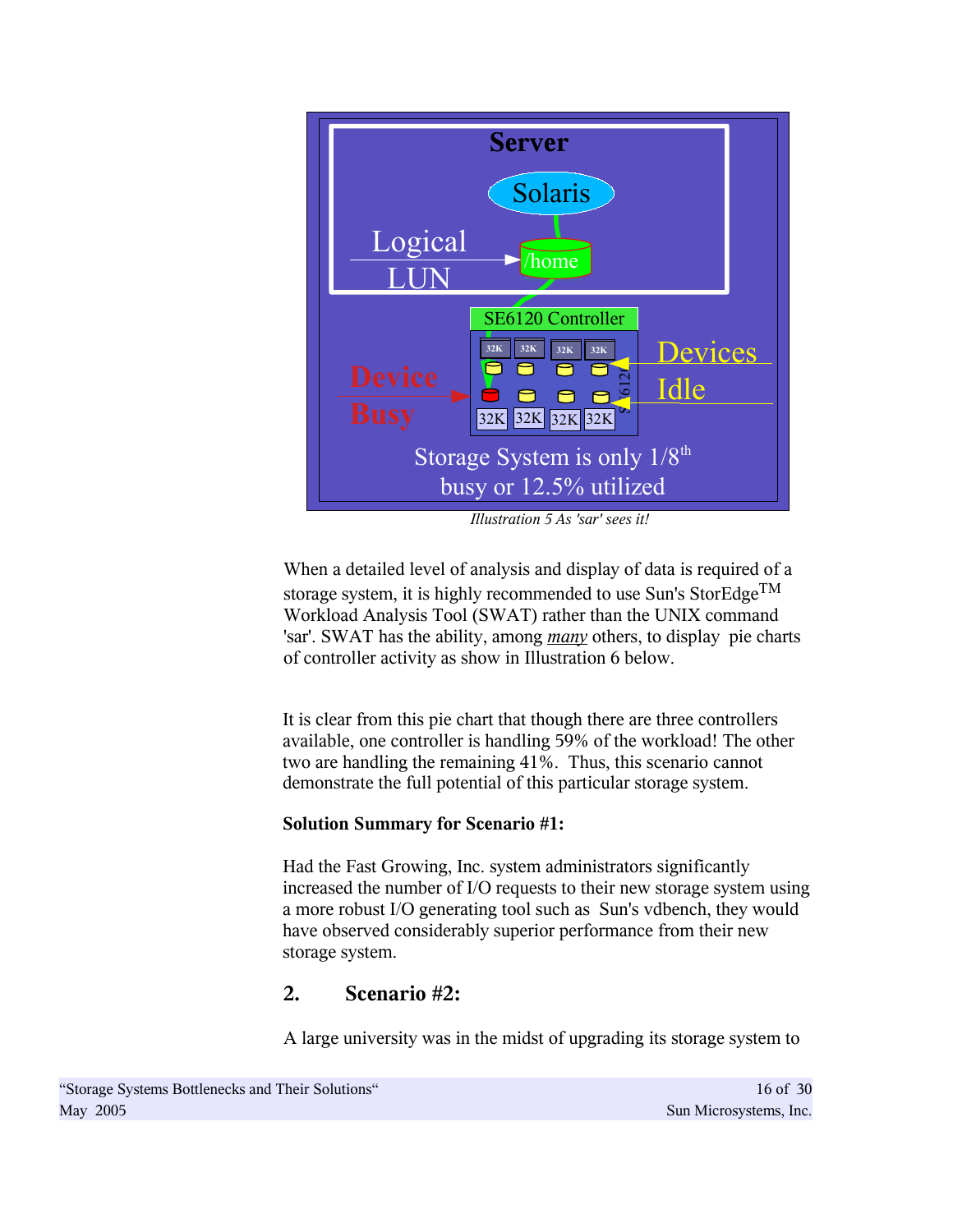accommodate an increase in the student body's use of the Netscape Mail application. The system administrators wanted to ensure that the new storage was configured to meet Netscape Mail workload demands. Therefore, they evaluated the behavior of the I/O that makes up the mail workload. Their findings showed that the average I/O was 8KB. Having determined the average I/O size of their workload, they configured the new storage system using the default storage controller volume stripe size of 16K. After upgrading to faster CPUs and storage, the system frequently felt slower to the users. Administrators were observing response times in the 1 second or more several times an hour.

# **Controller Striping:**

As a level set, striping is a technique of mapping data so that the data is interleaved among two or more physical disks. More specifically, data is allocated in equal-sized units (called stripe units) that are interleaved between the disks. Each stripe unit is a set of contiguous blocks on a single physical disk as shown in Illustration 7 below.



*Illustration 7 Disk Striping at the Controller Level*

Striping is useful if large amounts of data must be written to or read from the physical disks quickly; using many parallel data transfers to multiple disks does this. Striping is also helpful with balancing the I/O demands of multithreaded workloads across multiple disks.

Implementing the default storage controller stripe size of 16KB to handle the average I/O of 8KB seemed to be the appropriate decision. However, once the storage system was put into production, it appeared to nearly stop responding at multiple times throughout the day. These very slow response times from the storage system caused the application, Netscape Mail, to also nearly stop. Clearly, this type of application behavior is unacceptable to any computing end user.

The performance problem in this case was exacerbated by the fact that the storage volumes were configured as RAID 5. RAID 5 is striping across a set of drives, with a parity stripe interleaved into the data stripes. The parity is used to provide for write error correction as well as recoverability in the event of one disk drive failure in that volume. RAID 5 has an overhead penalty that the other typically used RAID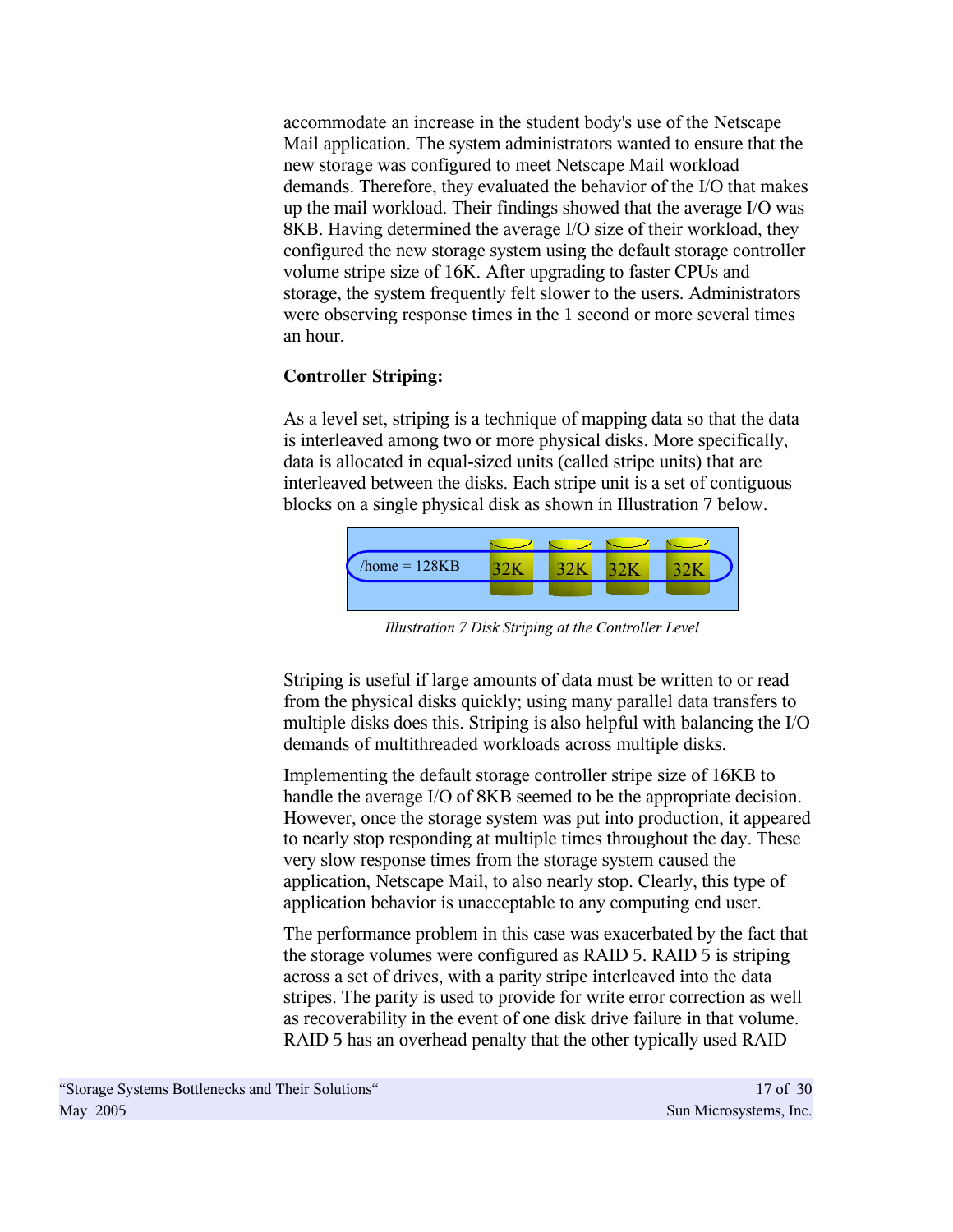options do not have. This penalty is incurred by the parity operation, which is required for every single write request. Each write requires two reads and two writes - one read to obtain the old data and another to obtain the old parity, followed by calculation of the new parity, and finally one write to store the new data and another write to store the new parity.

Comparing RAID 5 to RAID 1 shows the significant difference in overhead of RAID 5. RAID 1 requires only two disk drive accesses for every write request: one drive access to write to the data drive, another drive access to write to the mirror drive, clearly much more streamlined, and usually much faster, than a RAID 5 operation.

#### **Customer Transfer Sizes:**

As noted previously, the university's application average transfer size was 8KB, and the system administrators used the default 16KB controller storage stripe size, which to their disappointment did not perform as they would have logically expected. To resolve this, a thorough analysis of how their Netscape Mail workload behaved in the new storage configuration was required.

For further analysis during the periods when the system had extraordinarily slow response times, SWAT, which is discussed in Scenario 1 above, was used to trace the workload behavior and the storage system performance.

Reviewing the data collected by SWAT revealed that during the slow response times from the storage system, Netscape Mail was demanding many large I/Os from its RAID 5 volumes. These very long latencies were triggered by many write requests of very large block sizes as shown in Illustration 8 below, which were typically above 130KB. As this happened, the IO queue depth in the storage system grew to between 100 and 200 I/Os waiting to be processed. Unfortunately, the storage system as it was currently configured could not handle this queue depth with these large block size write requests very efficiently.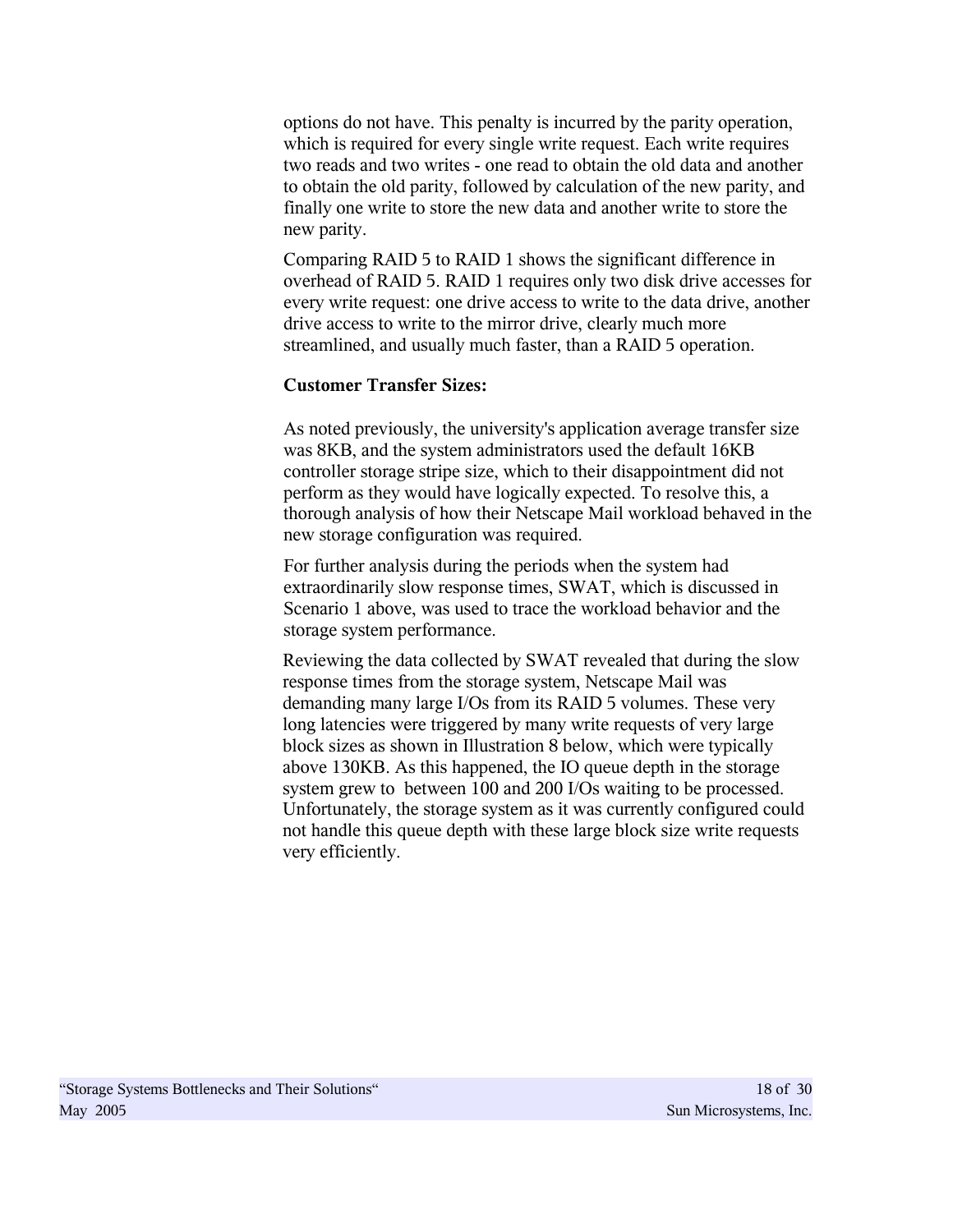

*Illustration 8 Netscape Mail Cumulative % of Transfer Size*

Given that the storage controller volume stripe size was set to 16K, and the majority of the burst of 100 to 200 I/O requests were 130KB or larger, the storage system had to access at least 9 individual disk drives to write that 130KB worth of data, i.e.  $130 \div 16 = 8.125$ rounded up to 9 drives. During these bursts of high volume large writes, there were between 100 to 200 I/Os queued at one time, which translates to between 900 and 1800 disk drives accesses to complete all of those I/O requests, i.e.  $9 \times (100 \text{ and } 200) = 900 \text{ and } 1800$ .

In this scenario, i.e. a workload consisting of large block writes and a storage system configured with small stripe sizes, the storage system must work furiously to complete all I/O requests. While servicing these I/Os, the storage system must access an exceedingly high number of drives, and the application must wait for a response from the storage system indicating that each I/O request has completed successfully. In the storage industry this is referred to as storage thrashing; i.e., a lot of storage activity, but very little response back to the requesting application.

#### **Transfer and Drive Access:**

In order to understand the effects that small storage controller stripe sizes have on large block write requests, it is essential to understand the disk drive configuration itself. As an example, if the disk drive is configured with small stripe sizes such as 16KB, and a write request of 128KB is made, 8 drives must be accessed to complete that write, i.e.  $8 \times 16 = 128$ . If the stripe size is set to 32KB, then 4 drives must be accessed. Similarly, if the stripe size is set to 64KB, then only 2 drives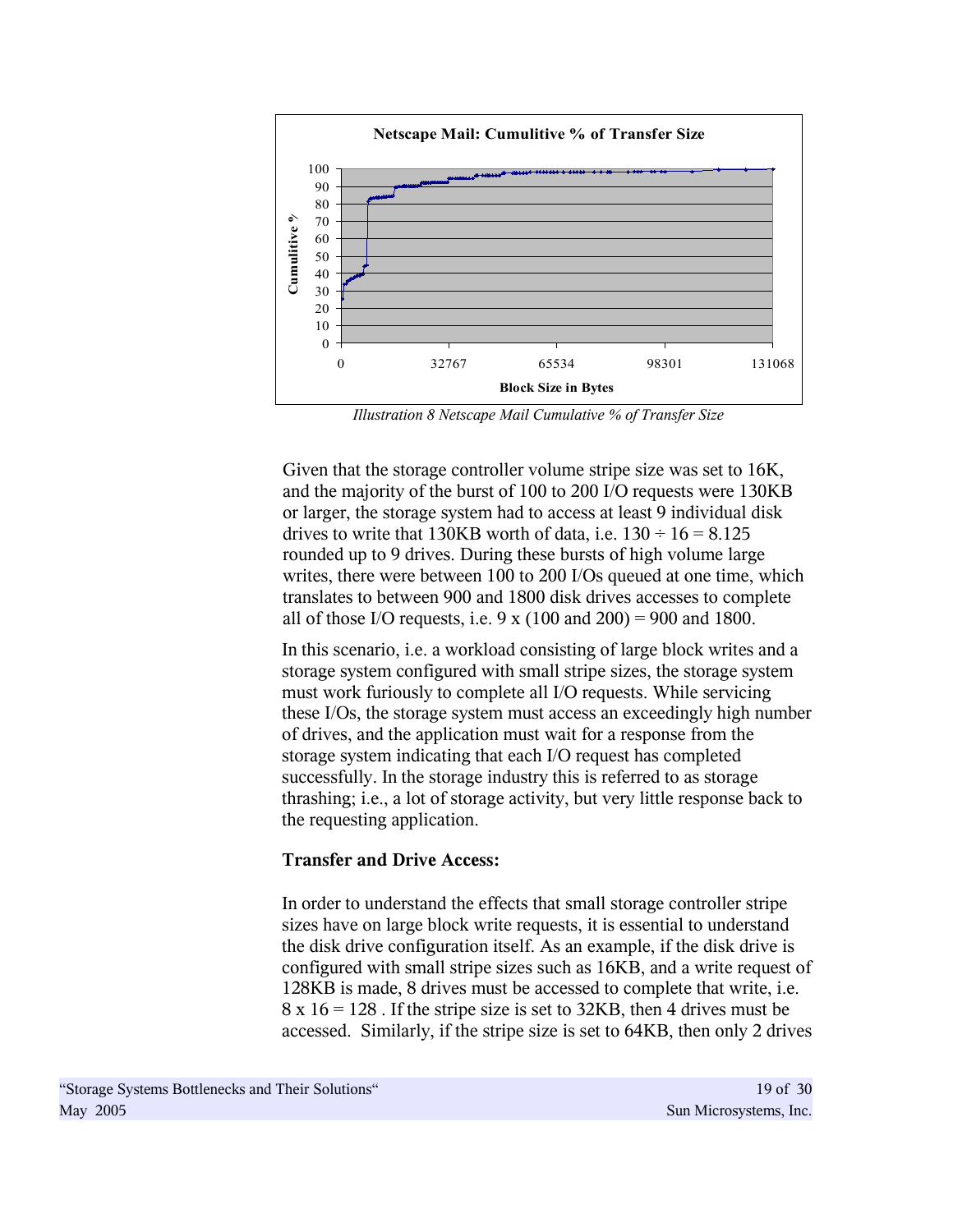need be accessed to complete the 128KB write, as depicted in Illustration 9 below.



*Illustration 9 Controller Stripe Stripe vs Block Write Size*

# **Mechanical Latency:**

Extending the the theory of transfer size and number of drives being accessed, is the actual transfer rate of a disk drive itself. Transfer rate of a drive is another element that affects the performance of a storage system. Fortunately, the newer 15K RPM disk drives have been designed to improve mechanical latency which has improved its data transfer rate. These drives have transfer speeds that range from 57-85 MB/second, as published by the disk vendors. However, while the mechanical speed to access this data (usually referred to as seek and latency) has improved over the years, mechanical access times have not quite kept up with the data transfer rates.

Further investigation shows that the larger the transfer size, or chunk of data being transferred to these 15K RPM drives, the more efficient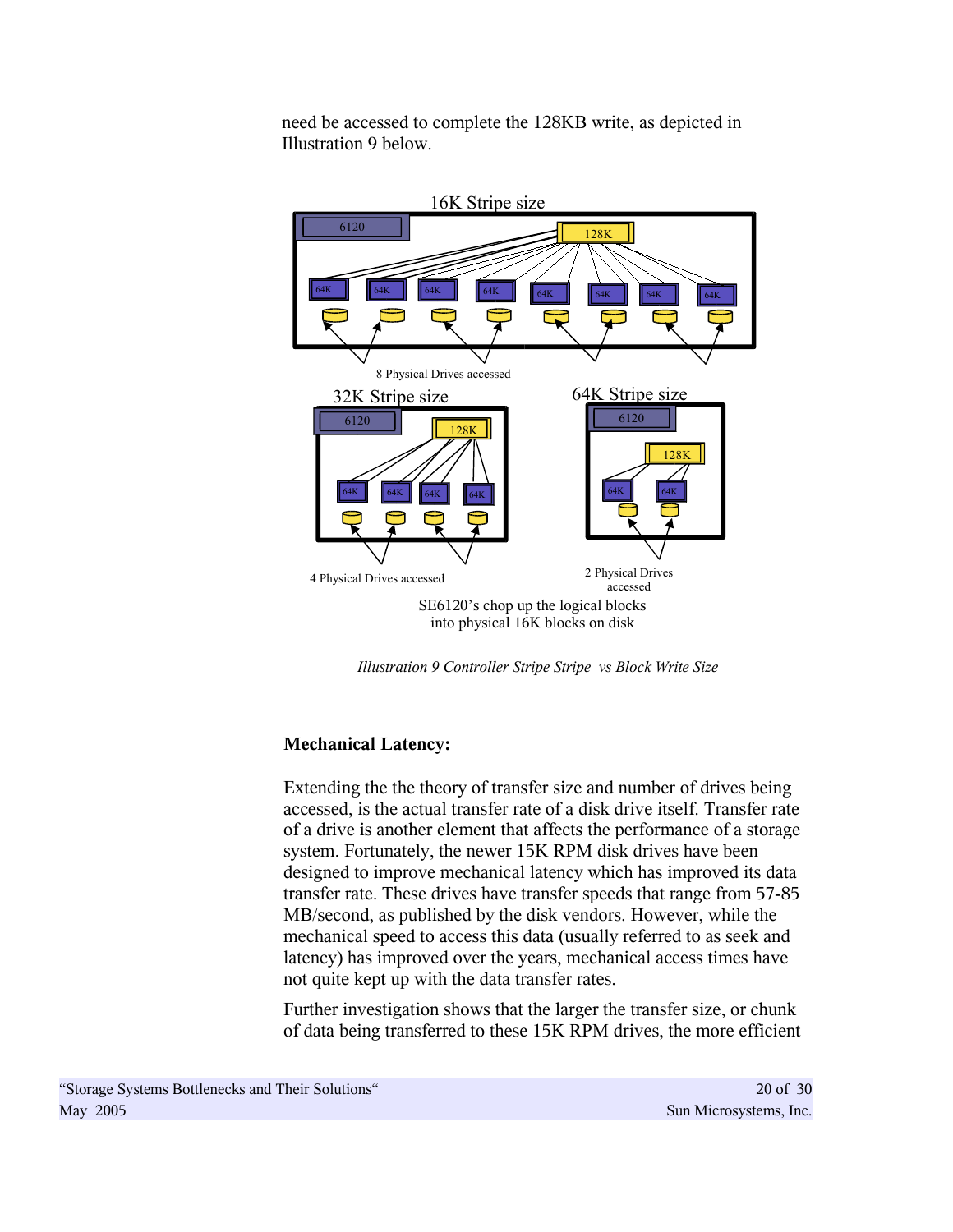the transfer process itself is. This is because it takes the same amount of time to get to the data and put the head of the drive on that data point (Seek + Latency) - no mater the size of the data being transferred as depicted in Illustration 10 below.



*Illustration 10 Drive Service Time*

Additionally, it is more efficient to transfer data from one disk drive versus many drives simultaneously, as the following example shows. As discussed above in the 'Transfer and Disk Access' section, when the Netscape Mail application slowed almost to a halt, there were bursts of large write requests of 130 KB and above. Using the vendors specifications of the transfer speed of the 15K RPM drives, we can calculate the total response time for different stripe size configurations as follows:

- **16K Stripe Size:** With the storage configuration of a 16K stripe size on the disk, the storage system must access 8 drives to accommodate that write request. Calculating the total response time shows that it will take  $8 \times 5.85 = 46.8$  ms to complete the write.
- **32K Stripe Size:**With the storage configuration of a 32K stripe size on the disk, the storage system must access 4 drives to accommodate that write request. Calculating the total response time shows that it will take  $4 \times 5.85 = 23.4$  ms to complete the write.
- **64K Stripe Size:**With the storage configuration of a 64K stripe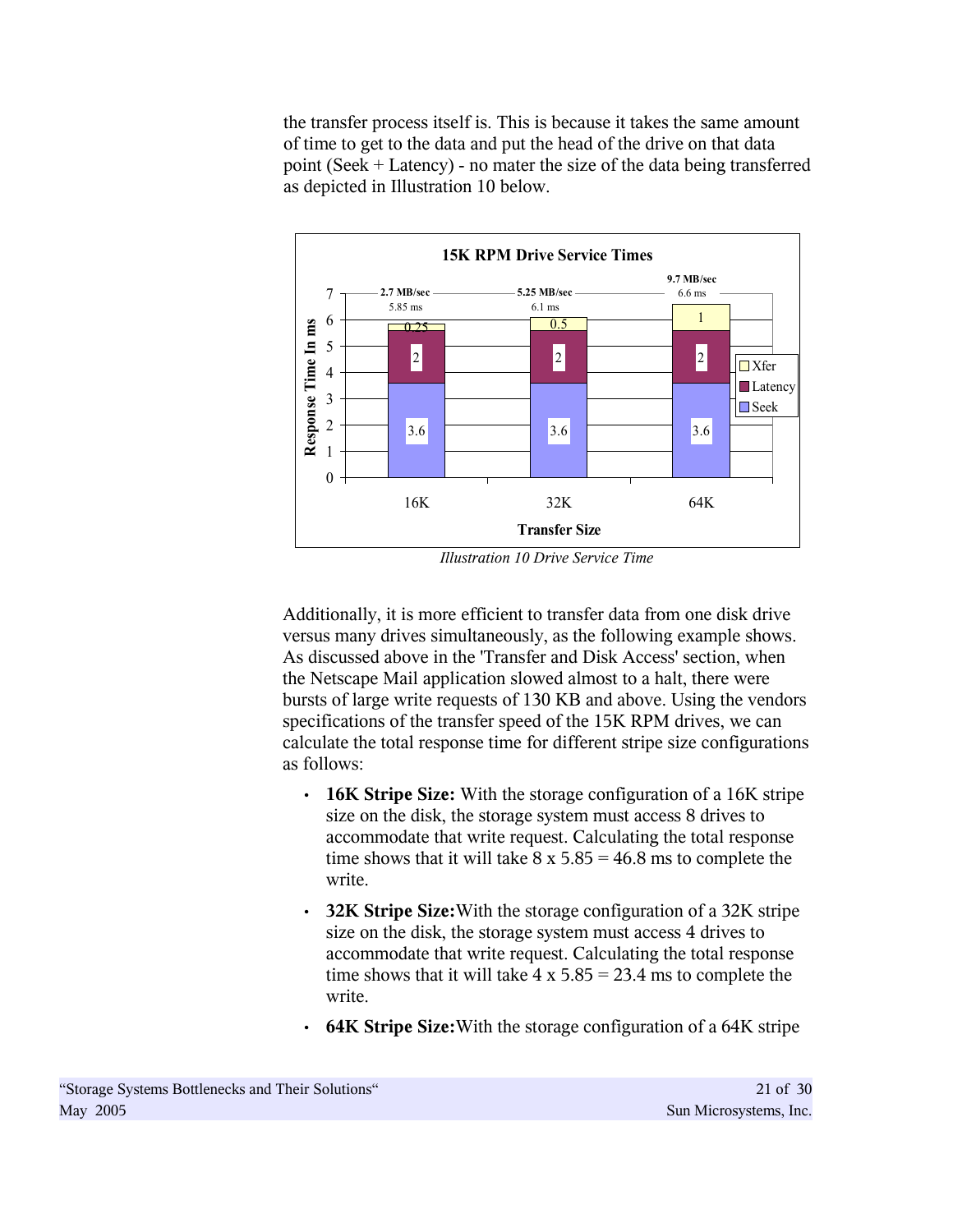size on the disk, the storage system need only access 2 drives to accommodate that write request. Calculating the total response time shows that it will take  $2 \times 5.85 = 11.7$  ms to complete the write.

Thus, to complete the same size write request a:

- 16K stripe should take 48.6 ms to complete
- 32K stripe should take 23.4 ms to complete
- 64K stripe should take 11.7ms to complete

Clearly, a 64k stripe is much more *efficient* at completing large blocks writes as opposed to 32K and 16K stripe sizes.

#### **Impact of Stripe Size:**

To substantiate this theory of the impact of disk stripe size, a lab exercise was performed where a storage system was configured with an 8 drive RAID5. The configuration started with a disk drive stripe size of 16KB. Next, a workload of writes was applied to the storage system. The workload started with writes of 16KB blocks and under. It was then increased to between 16KB blocks and 32KB blocks and so on, until the workload demand was above 500KB block writes. The exercise was repeated for 32K stripe sizes and 64K stripe sizes. The output of the exercise is shown in Illustration 11 below.



*Illustration 11 Maximum Response Time*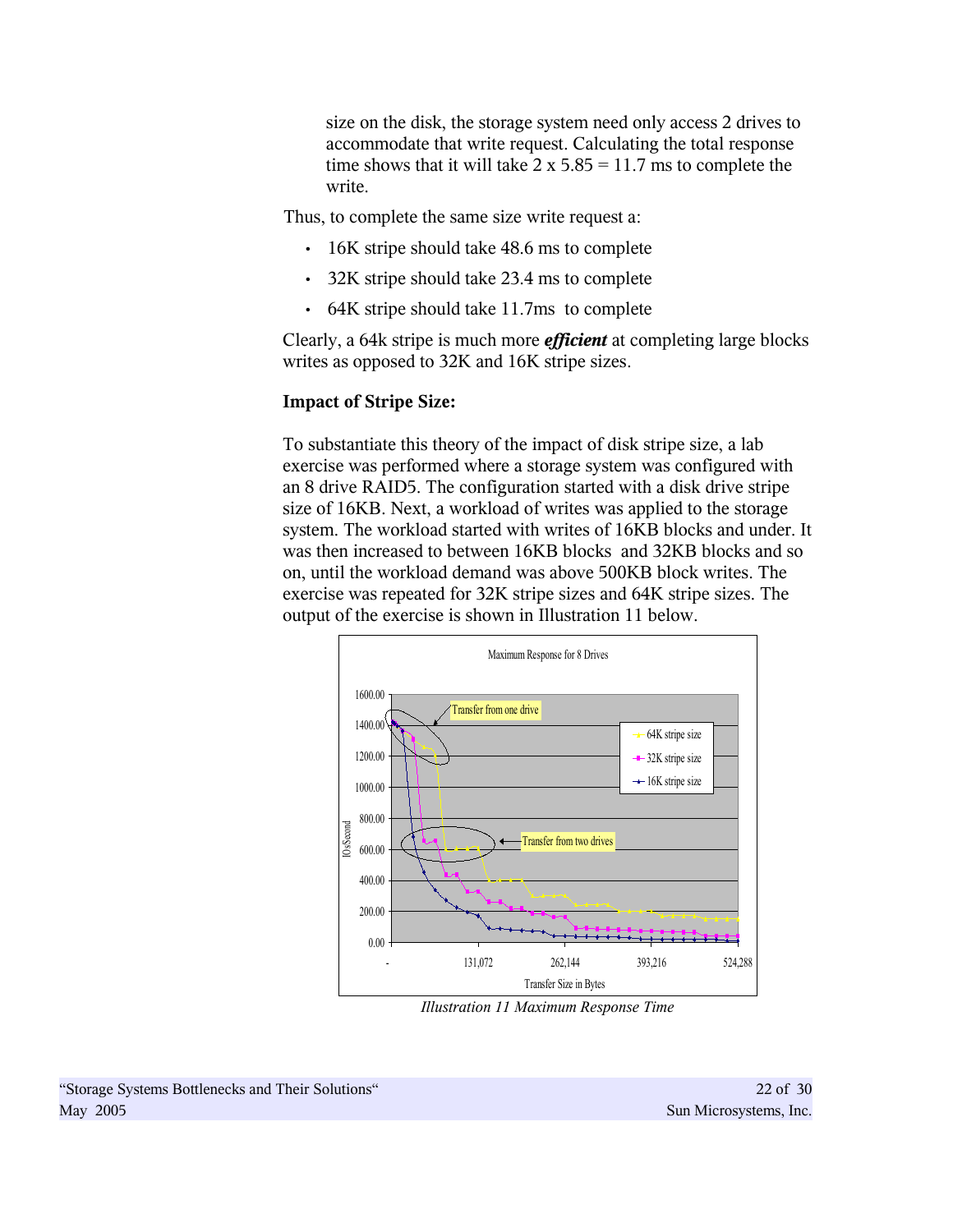The first execution, where the storage block stripe size was 16KB, of the lab exercise of the 16KB block writes resulted in 1,400 I/Os per second! However, the instant the workload exceeded 16KB (which, remember, is the physical stripe size on the disk) the performance was decreased by more than one half to only 670 I/Os per second than what was achieved when the write request was 16K or less! This is due to the need to access a second disk in the RAID5 LUN to complete the write.

This same observation proved true for the larger stripe sizes as well, i.e. as soon as the physical stripe size was exceeded and a second drive was required to be accessed, the number of I/Os per second decreased dramatically.

This experiment showed that the performance of a larger physical stripe size was the most efficient configuration to use regardless of the I/O request size, i.e. smaller I/O requests performed just as fast with larger stripe sizes as with smaller stripe sizes. Further, a large I/O request response time was much better with large stripe sizes than with small stripe sizes, as fewer drives were required to be accessed to complete the I/O request(s).

With this level of understanding, it made an approach to a resolution to the university's overall end-to-end solution performance problem manageable. The first step was to take a trace of the university's solution to gather an hour of I/O activity during the slow response times. The data gathered was then analyzed, and it was determined that there were 15 periods where response time was an abominable 800 ms or more!

In order to take appropriate steps toward making recommended configuration changes to the university's production environment, their Netscape Mail production configuration was recreated in the lab, specifically using 16K physical disk stripe sizes in a RAID 5 configuration. A replay of the data gathered by SWAT was performed using vdbench and it demonstrated the precise performance problems observed in the production environment.

The Netscape mail configuration was then reconfigured using 32K physical disk stripe sizes and RAID 5. The replay of the workload was run, and the very slow response times were reduced from 15 periods to 5 periods, which is a 66% performance improvement! Next the physical disk stripe size was adjusted to 64K and the replay of the workload was executed. However, this time there were *no* periods of slow response time  $- a 100\%$  improvement over the initial production environment performance!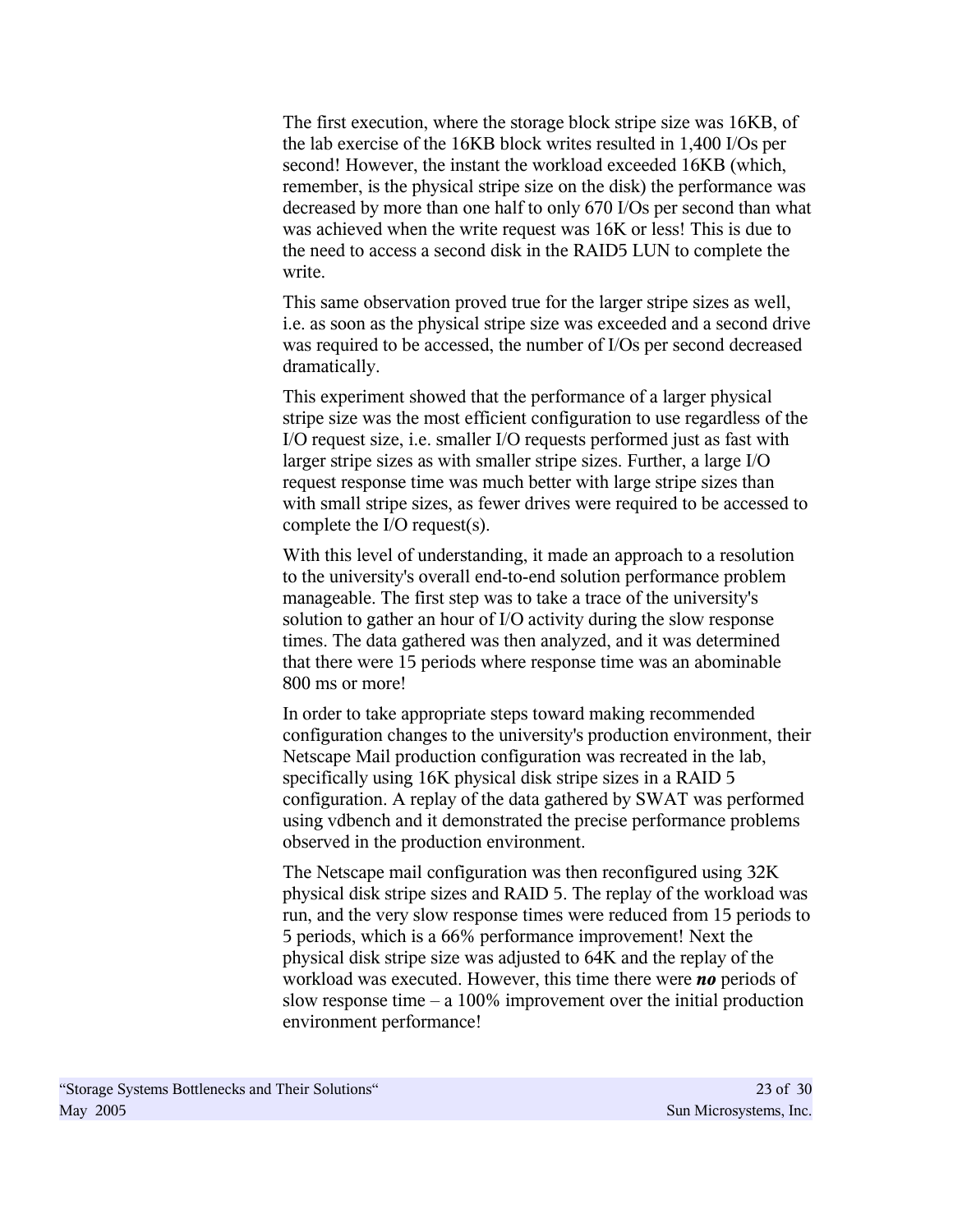# **Solution Summary for Scenario #2:**

A thorough understanding of the application workload characterization enabled the system administrators to make proper changes to obtain best performance to meet their application and business needs. The use of robust powerful tools such as Sun StorEdge™ Workload Analyzer Tool and Sun StorEdge<sup>™</sup> vdbench I/O generator tool to help gather and analyze the workload are also very important tools to assist them to gain a thorough understanding of the workload and in making the right decision to configure for the best performance of any storage system.

In this specific case, the right configuration decision was to implement a large physical disk stripe size to improve performance and decrease the severe I/O bottlenecks triggered by the large bursts of I/O demands places upon the storage system.

# **3. Scenario #3:**

An IT department was experiencing slow storage response time due to the age of storage systems and amount of data. Consequently, they purchased new storage with faster controllers, faster disks, and more storage capacity, which was to be added to their current configuration.

After installing the new storage in the current configuration, the system administrators expected to gain significant overall system performance - end-to-end. Much to their chagrin however, the performance was the same as before the new storage system was added.

The primary question in this situation is: why dose the overall performance not scale significantly having added the new (faster) storage to the current configuration? The problem lies in the fact that the system administrators merely added the storage but did not distribute the application workload(s) across all the storage now available to the server(s). This can be characterized as skew.

# **Skew:**

Skew refers to the asymmetry of a distribution about its mean, or, in our present context, to the non-uniform distribution of data or I/O activity across storage devices.

There are two types of storage system skew: disk skew and controller skew.

• *Disk Skew:*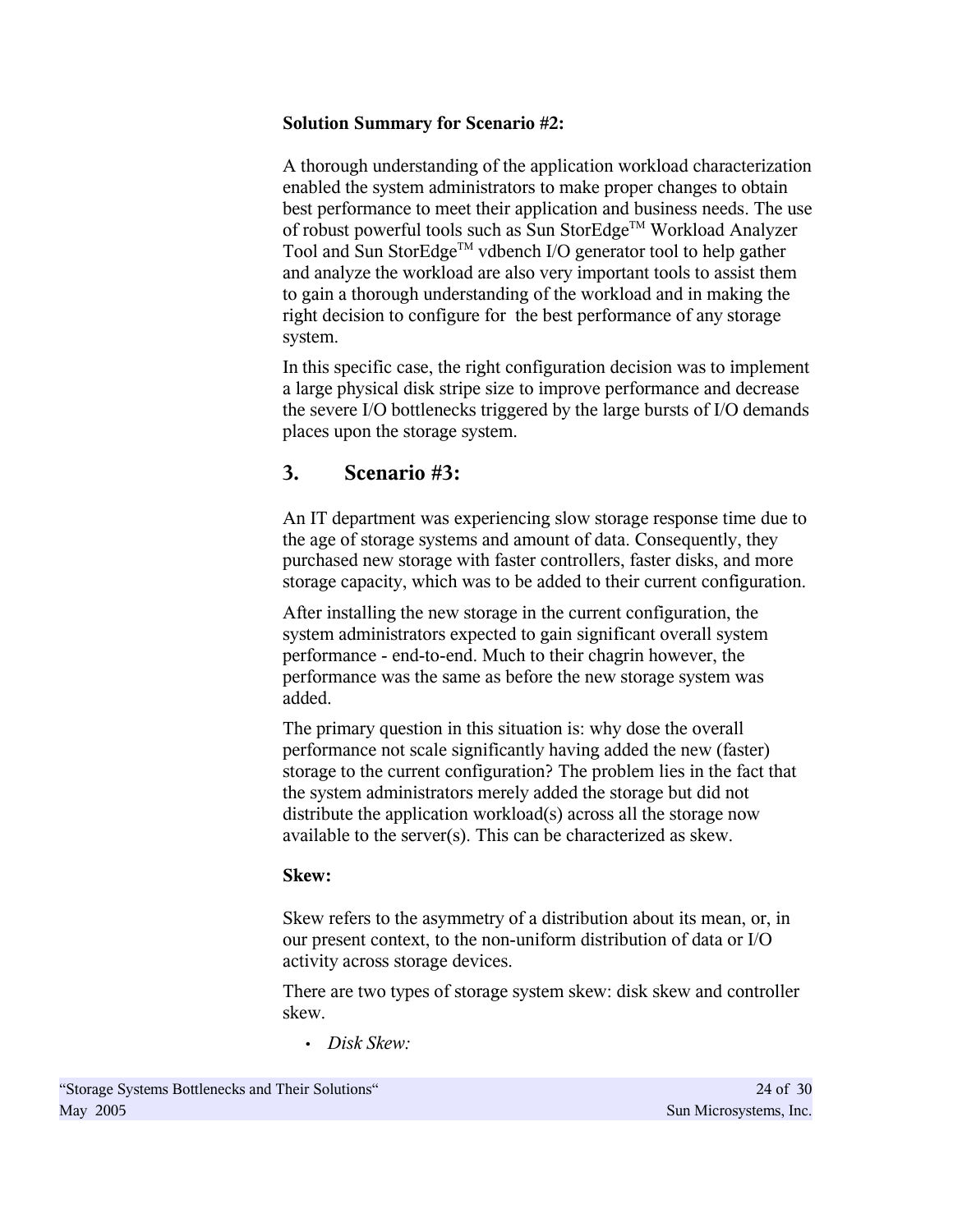Disk skew occurs when an area on a disk has a higher amount of activity than the rest of the disk. This is simply because some data is accessed more frequently than other data. For example, an index to a database might have 8-12 accesses before the required set of data from the database is accessed. This can cause application bottlenecks and reduced performance.

• *Controller Skew:*

Controller skew occurs when one controller has a higher amount of activity compared to the rest of the controllers in a storage system. For example, if one controller out of 20 is receiving 50% of the total I/O activity or workload, then this particular workload exhibits significant skew.

In the case of disk or controller skew, if either reaches a saturation point, the potential performance of the entire end-to-end system decreases. In other words, if the workload is not evenly distributed, the application cannot scale to its full potential.

When skew is present, it is suggested to employ a host-based volume manager to distribute the I/O activity as evenly as possible across all available storage controllers. In short, a volume manager is a hostbased application that manages the storage system(s) as if it(they) were disks to the server. As an example of employing a volume manager, consider an application which requires 200K IOPs to perform efficiently, given that a single storage controller can produce 20K IOPS. In this case, 200K IOPs may be attained by using a volume manager to distribute the workload evenly across ten controllers.

# **Throughput Curve:**

To explain skews impact on throughtput lets examine a simple system with twenty storage controllers. Each controller is capable of  $1,000$ IOs per Second for a specific workload. With the load evenly distributed across 20 controllers, the system is capable of 20,000 I/Os. Now in an extreme case, if we had 50% of the workload going to one controller, the overall throughput would be 1,000 IOs from the controller with 50% of the load, and we would have another 1,000 IOPS from the remainder of the controllers. The theoretical results are shown in Illustration 12below. It is very advantageous to have skew numbers of 15% or lower. This keeps the workload evenly spread across several devices.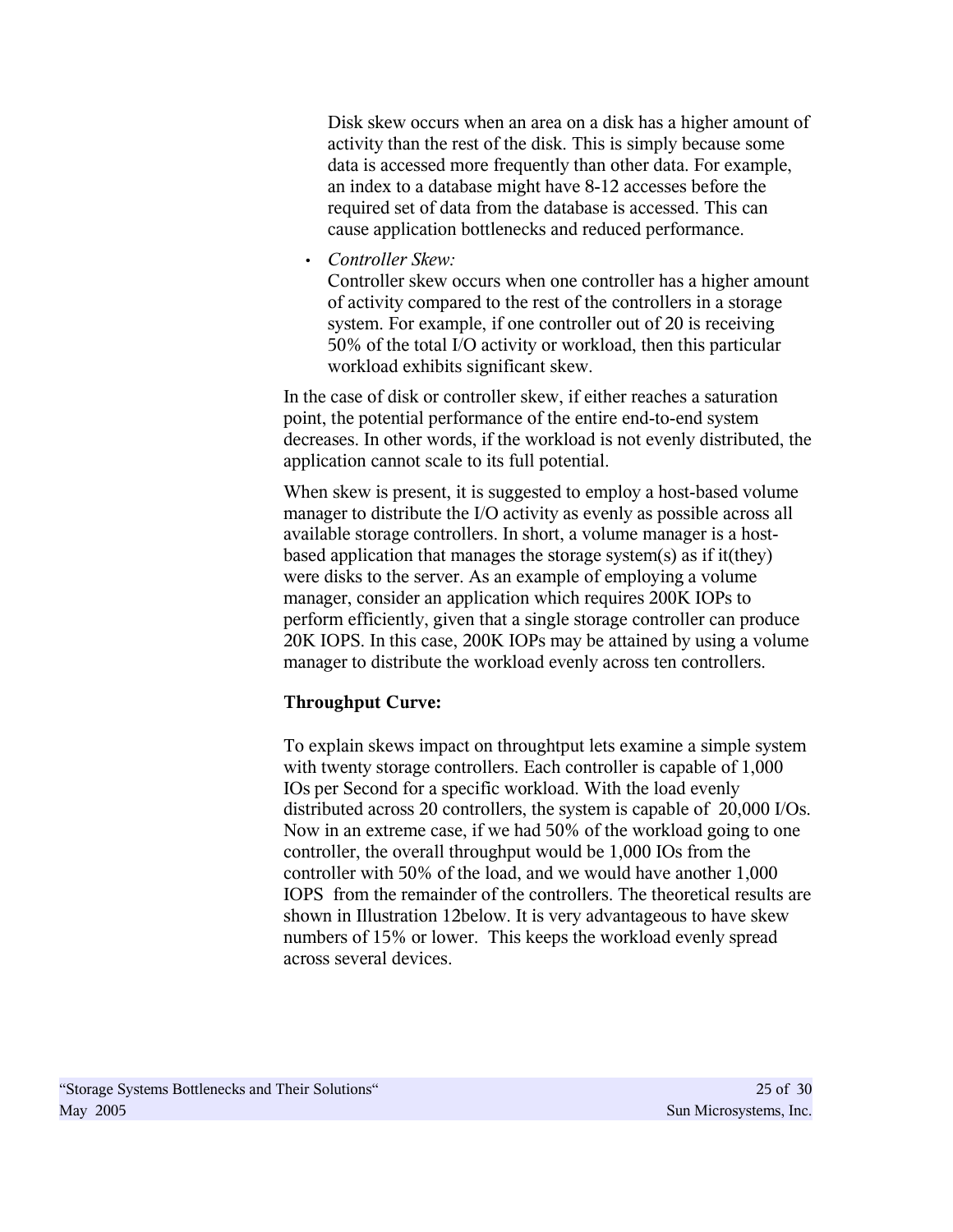

With real application conditions however, the variability of the demand for I/O rarely - if ever - will scale linearly as this experiment was designed to do. As such, real world distribution will not likely be additive, i.e. if one controller is capable of supplying 2,000 IOPs, this does not automatically mean adding a second controller will result in the combination of the two producing 4,000 IOPs. Because of such variability in real world application workload behavior, it is highly recommended to evaluate the performance of the workload after employing a volume manager to understand how much skew still exists and make appropriate adjustments as necessary.

#### **Volume Manager Usage:**

As discussed in the previous section, a volume manager was used to manipulate the workload across many controllers. How the volume manager is used to configure the storage system(s) can have a significant effect on the overall performance of the end-to-end solution. Through real experiences, benchmarking, and lab exercises, much has been learned regarding the most effective implementation of host volume management stripe sizes. Here are several recommendations:

• **Beware of stripe sizes that are too small**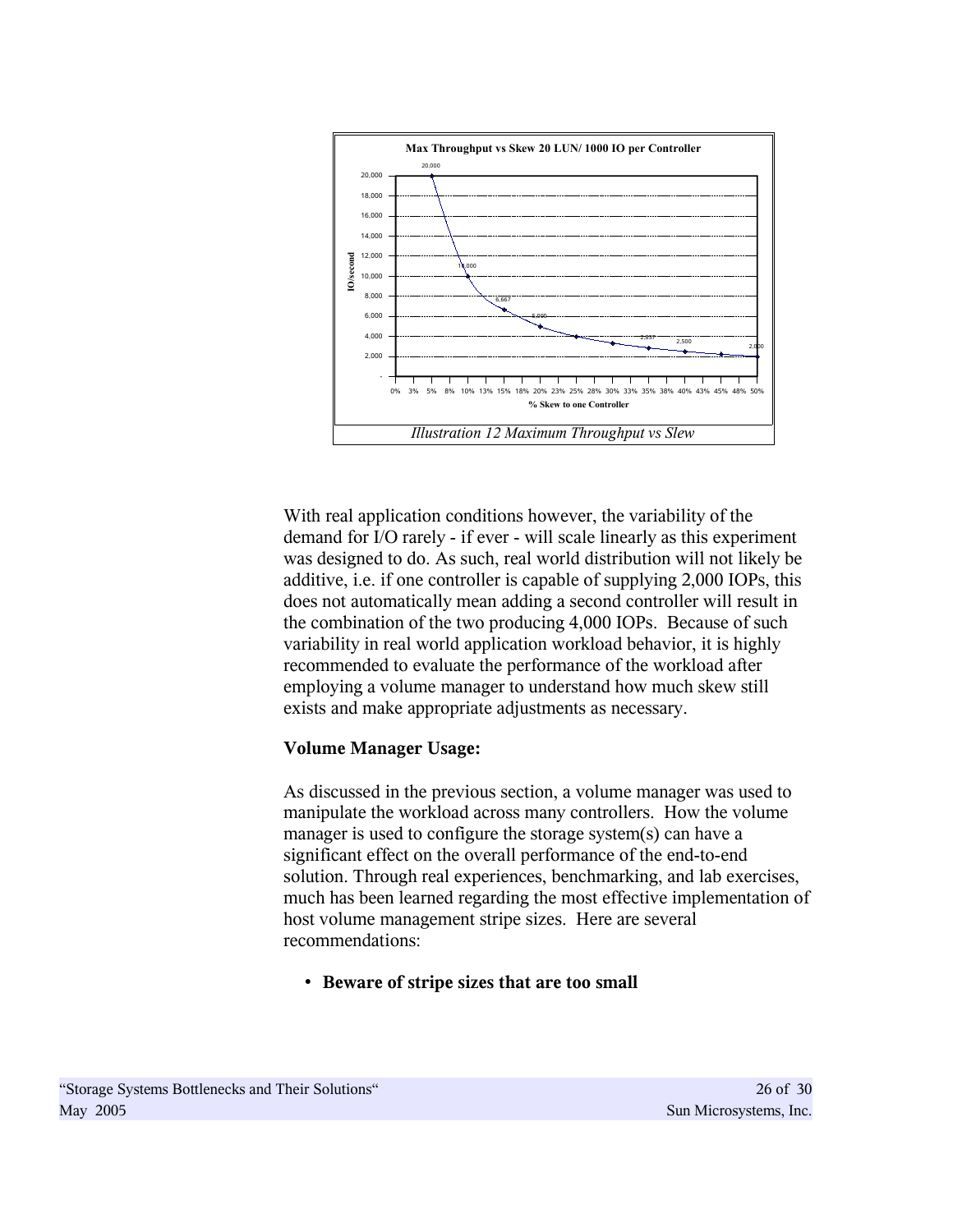Historically, and particularly with large databases, to increase performance it was common to create many small stripes across as many devices as possible, both disks and controllers. However, with today's improved storage technologies, this is no longer necessary. It is more important to make better use of the storage technology than to spread across many controllers.

Creating many small stripe sizes across many controllers may render the storage system's ability to perform certain performance enhancements such as 'parity-on-the-fly'. Where 'parity-on-the-fly' is an optimization of the storage controller parity calculation algorithm which does not require finding and reading the old data from the slow physical hard drives to create the Raid 5 parity, if the entire data stripe is in cache (e.g., if all of the data of 6 of the drives in a 6+1 RAID 5 group are in the storage cache) then the controller can calculate the parity from the cache and need not read from the slower hard drives.

For example, if a file of 16MB in size needs to be written to disk, but the volume it belongs to has been created with stripe sizes of 128KB, it would require 125 block writes to complete a full write to the disk system; i.e.,  $16MB \div 128KB = 125$ . As such, it is unlikely that all of the 125 writes would reside in one storage controller cache as depicted in the Illustration 13 below. This unfortunately disables the storage controller's ability to use parity-on-the fly.



*Illustration 13 Stripe Size is Too Small*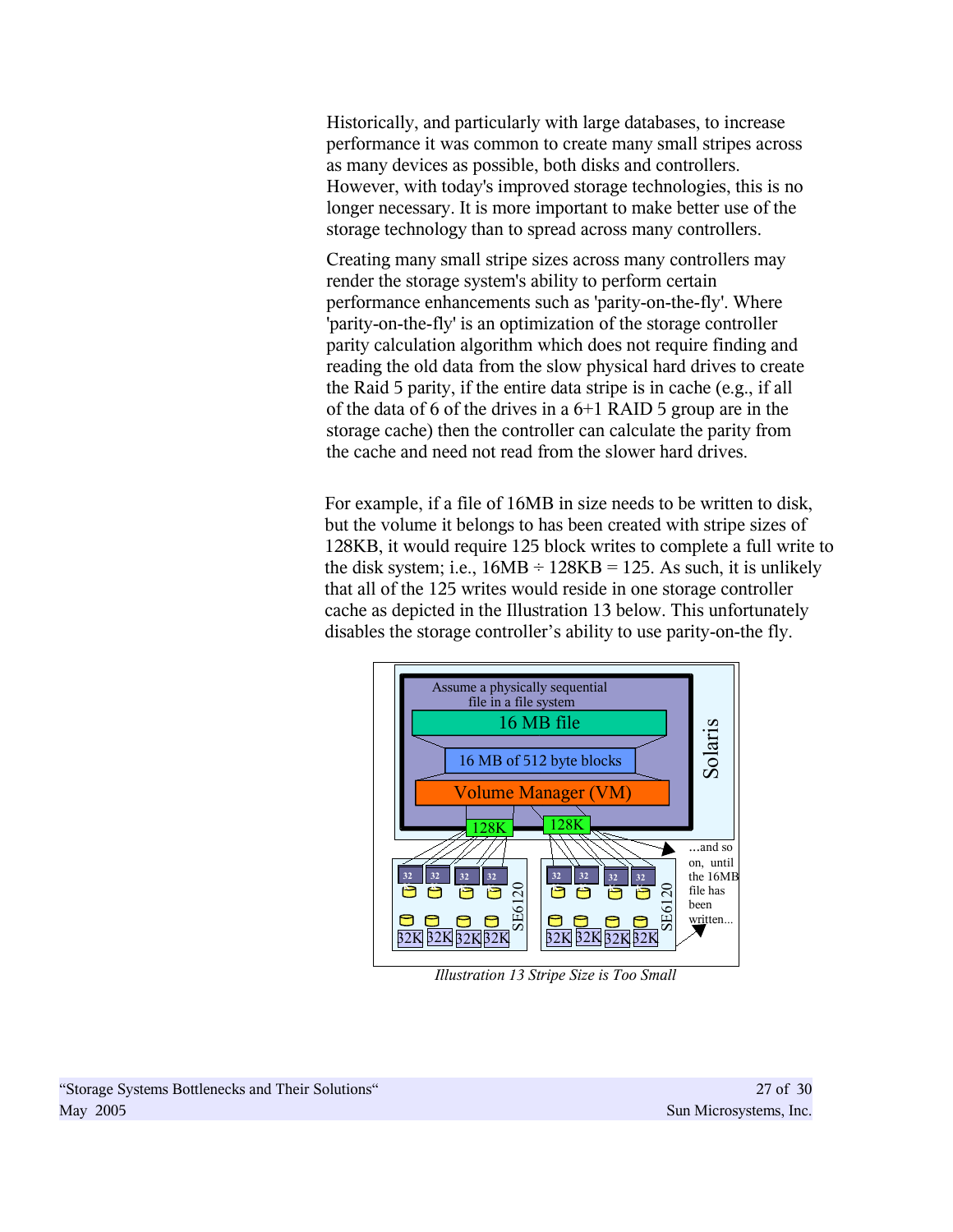# • **Beware of stripe sizes that are too large**

If too large a stripe size is chosen for a host based volume, then all I/Os are forced to funnel through a single controller causing an unbalanced load, or a load that is skewed as discussed here in Scenario #3 above. For example, if a file of 16MB size needs to be written to disk, and the volume it belongs to has been created with stripe sizes of 16MB, then all of the I/O activity goes through one - and only one – controller, causing 100% skew; i.e., a single controller doing all the work while all other controllers remain idle, as shown in Illustration 14 below.



*Illustration 14 Stripe Size is Too Large*

# • **Several Host Volume Manager Configuration Recommendations**

As previously mentioned, through many benchmarks and real life examples, the following recommendations have come to light regarding the harmony of a host volume manager stripe size and the storage controller stripe size:

- RAID 5: The host volume manager stripe size should be between 2 - 4 times larger than the storage controller stripe size
- RAID 0 and 1: The host volume manager stripe size should be between 1 - 2 times larger than the storage controller stripe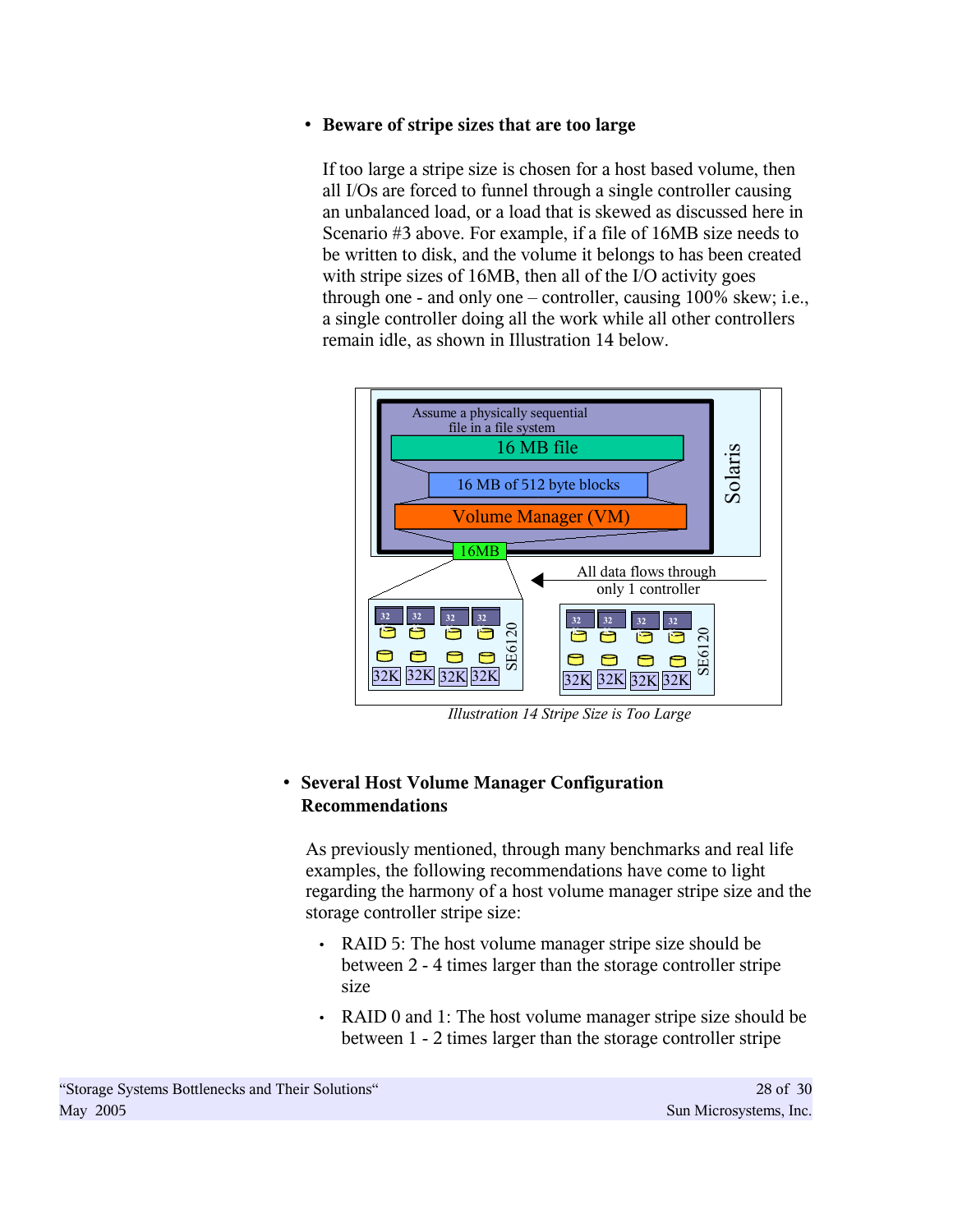size

#### **Solution Summary for Scenario #3:**

To improve the performance of the situation in scenario #3, the system administrators must distribute the workload as evenly as possible across all available storage controllers using a host-based volume manager. In order to do so properly, the administrators must understand how much workload skew exists and where it is focused.

The evaluation of skew in their workload can be performed by tracing the I/O activity using SWAT as discussed in Scenario #2, and evaluating which controllers are handling the majority of the I/O activity. Then, a reconfiguration plan can be established to redistribute the workload more evenly. Ideally, a test environment should be used to examine the effects of the reconfiguration plan before applying it to a production environment. This process may require several iterations to obtain the most performance benefits.

# **4. Conclusion**

As previously discussed, in today's demanding and competitive business world, it is paramount for any IT department to obtain optimum end-to-end performance from their companies' computing solutions. To achieve optimal performance, it is essential to configure their solutions to meet their business application workload requirements.

Diminishing storage system bottlenecks should help improve overall end-to-end performance, which can assist in meeting, and hopefully exceeding, overall business performance requirements.

Having read this paper, it should be much easier to address several of the common storage system bottlenecks in the industry today, thus improving end-to-end performance. The reader should now have the ability to:

- 1. Increase end-to-end performance by taking advantage of multi-threaded I/Os to the storage system controller and its drives
- 2. Deliver predictable storage system performance by matching the storage system configuration to the workload requirements
- **3.** Increase storage system through put by distributing the